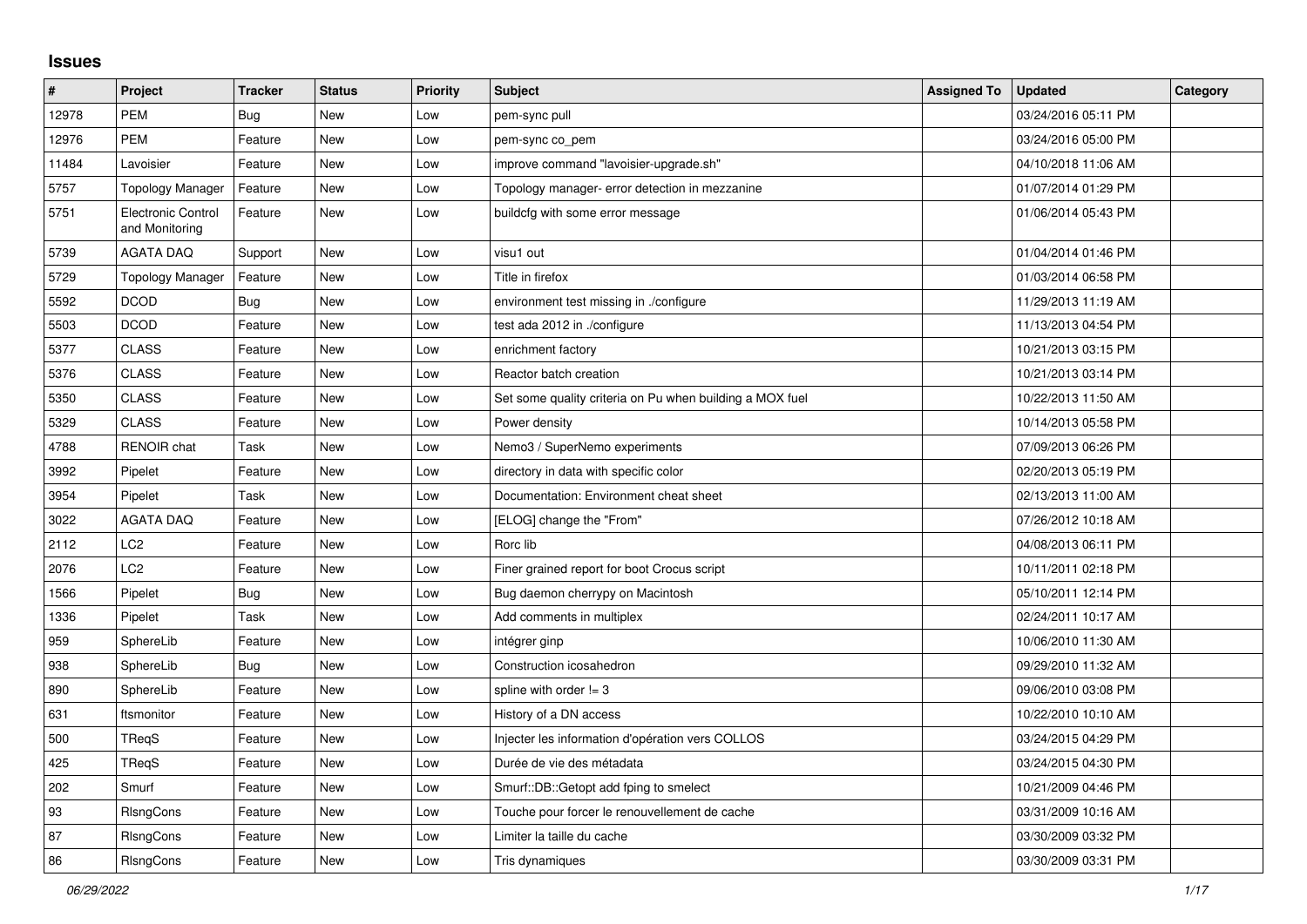| $\vert$ # | Project    | <b>Tracker</b> | <b>Status</b> | <b>Priority</b> | <b>Subject</b>                                                  | <b>Assigned To</b> | <b>Updated</b>      | Category                  |
|-----------|------------|----------------|---------------|-----------------|-----------------------------------------------------------------|--------------------|---------------------|---------------------------|
| 6687      | Lavoisier  | Feature        | New           | Low             | develop a CronTrigger                                           |                    | 03/27/2014 04:36 PM | Adaptors                  |
| 6360      | Lavoisier  | Feature        | <b>New</b>    | Low             | develop a EntriesProcessor (or a EntriesRenderer)               |                    | 03/05/2014 03:22 PM | Adaptors                  |
| 5009      | Lavoisier  | Feature        | <b>New</b>    | Low             | <b>ICalRenderer</b>                                             |                    | 01/21/2014 06:02 PM | Adaptors                  |
| 5008      | Lavoisier  | Feature        | <b>New</b>    | Low             | <b>ICalSerializer</b>                                           |                    | 01/21/2014 06:01 PM | Adaptors                  |
| 4934      | Lavoisier  | Feature        | <b>New</b>    | Low             | implement some additional cache adaptors                        |                    | 02/07/2014 04:59 PM | Adaptors                  |
| 4906      | Lavoisier  | Feature        | New           | Low             | XPath2SQLTemplate: add support for SQL functions                |                    | 03/24/2014 10:26 AM | Adaptors                  |
| 4905      | Lavoisier  | Feature        | <b>New</b>    | Low             | XPath2SQLTemplate : add support for XPath functions             |                    | 03/24/2014 10:26 AM | Adaptors                  |
| 4904      | Lavoisier  | Feature        | New           | Low             | XPath2SQLTemplate : add support for ORDER BY                    |                    | 03/24/2014 10:26 AM | Adaptors                  |
| 4871      | Lavoisier  | Feature        | New           | Low             | ExcelSerializer                                                 |                    | 03/24/2014 10:26 AM | Adaptors                  |
| 4870      | Lavoisier  | Feature        | <b>New</b>    | Low             | BinarySerializer                                                |                    | 03/24/2014 10:26 AM | Adaptors                  |
| 4867      | Lavoisier  | Feature        | New           | Low             | ScalaProcessor                                                  |                    | 03/24/2014 10:26 AM | Adaptors                  |
| 4866      | Lavoisier  | Feature        | New           | Low             | <b>XQueryConnector</b>                                          |                    | 03/24/2014 10:26 AM | Adaptors                  |
| 4865      | Lavoisier  | Feature        | <b>New</b>    | Low             | support remote connection in JMXConnector                       |                    | 03/24/2014 10:26 AM | Adaptors                  |
| 4863      | Lavoisier  | Feature        | New           | Low             | YAMLRenderer                                                    |                    | 03/24/2014 10:26 AM | Adaptors                  |
| 1082      | Oval       | Bug            | <b>New</b>    | Low             | NO DIFF                                                         |                    | 11/16/2010 11:44 AM | Command<br>Line Interface |
| 7566      | Lavoisier  | Bug            | <b>New</b>    | Low             | fields of view "form" are disabled when they have default value |                    | 06/27/2014 04:53 PM | Console                   |
| 30741     | Lavoisier  | Feature        | <b>New</b>    | Low             | add research button on web site                                 |                    | 04/04/2018 10:53 AM | Doc                       |
| 30735     | Lavoisier  | Feature        | New           | Low             | write documentation about the admin web console                 |                    | 04/04/2018 10:52 AM | Doc                       |
| 5527      | <b>ENX</b> | Feature        | <b>New</b>    | Low             | Named register list                                             |                    | 11/18/2013 05:30 PM | <b>Drivers</b>            |
| 33350     | Lavoisier  | Feature        | <b>New</b>    | Low             | add a XPath function multireplace()                             |                    | 05/31/2018 03:49 PM | Engine                    |
| 6353      | Lavoisier  | Feature        | <b>New</b>    | Low             | support new parameter type "Language"                           |                    | 03/24/2014 10:40 AM | Engine                    |
| 6325      | Lavoisier  | Feature        | <b>New</b>    | Low             | enable limiting the maximum output size                         |                    | 03/24/2014 10:40 AM | Engine                    |
| 6303      | Lavoisier  | Feature        | New           | Low             | support attributes @package and @id on <config></config>        |                    | 03/24/2014 10:31 AM | Engine                    |
| 6260      | Lavoisier  | Feature        | <b>New</b>    | Low             | support introspection of view-template                          |                    | 03/24/2014 10:40 AM | Engine                    |
| 5558      | Lavoisier  | Feature        | New           | Low             | add XPath function build_xpath()                                |                    | 11/29/2013 09:58 AM | Engine                    |
| 5090      | Lavoisier  | Feature        | <b>New</b>    | Low             | add new adaptor type : <writer></writer>                        |                    | 03/24/2014 10:26 AM | Engine                    |
| 4652      | <b>ENX</b> | Feature        | <b>New</b>    | Low             | rename appenders.ad[sb]                                         |                    | 06/13/2013 10:19 AM | <b>ENX Core</b>           |
| 3851      | <b>ENX</b> | Task           | New           | Low             | [named register] Tagging new print                              |                    | 01/22/2013 05:04 PM | <b>ENX Core</b>           |
| 3834      | ENX        | <b>Bug</b>     | New           | Low             | Removing data8 type for MM and MD                               |                    | 01/17/2013 06:08 PM | <b>ENX Core</b>           |
| 3833      | ENX        | Task           | New           | Low             | [named register] Modifying MD and MM command type               |                    | 01/17/2013 06:06 PM | <b>ENX Core</b>           |
| 3832      | <b>ENX</b> | Task           | New           | Low             | [named register] New control                                    |                    | 01/17/2013 06:04 PM | <b>ENX Core</b>           |
| 2644      | ENX        | Feature        | New           | Low             | Que faire en cas de multiple connexion sans quit                |                    | 01/22/2013 05:04 PM | <b>ENX Core</b>           |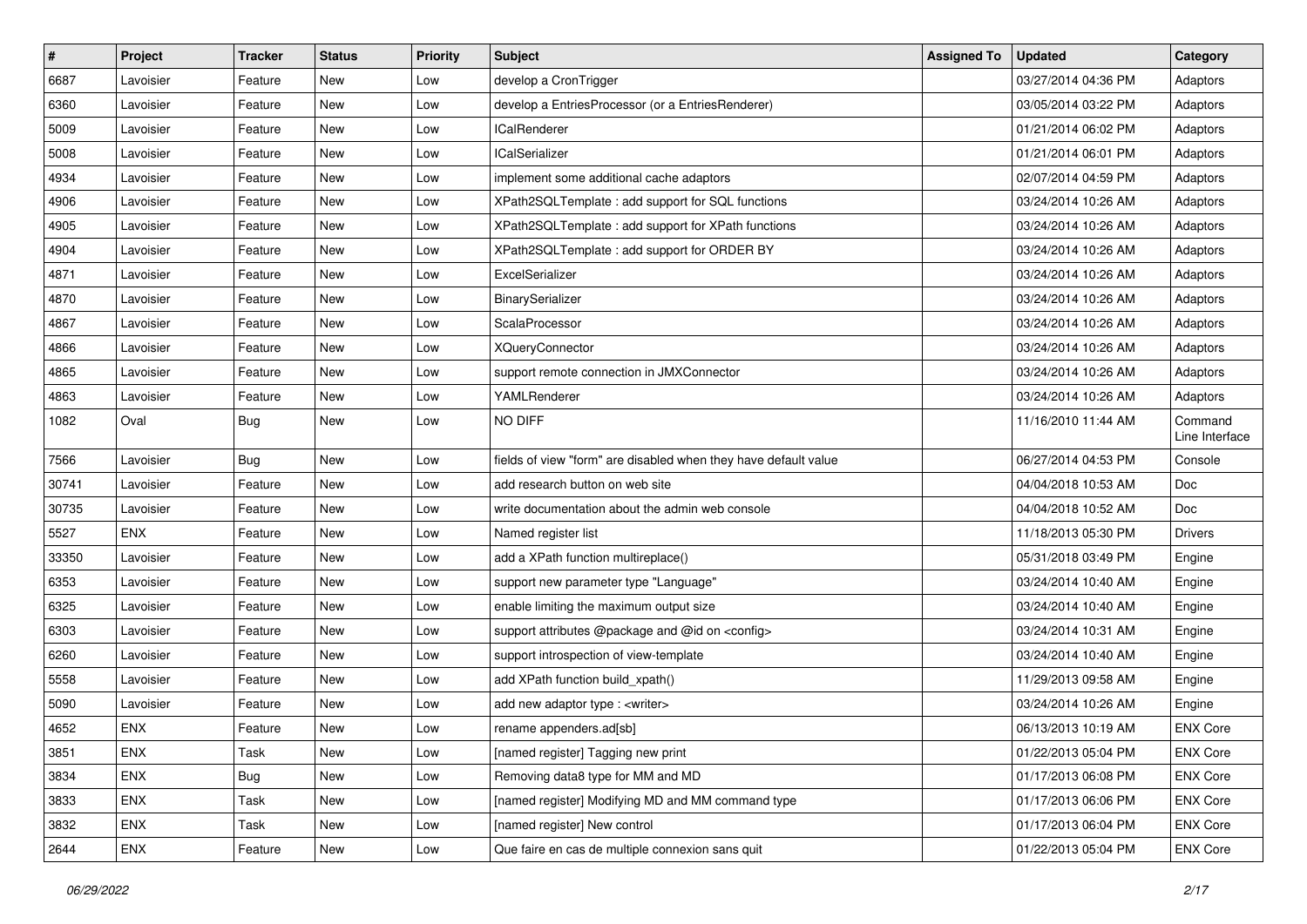| $\sharp$ | Project      | <b>Tracker</b> | <b>Status</b> | <b>Priority</b> | <b>Subject</b>                           | <b>Assigned To</b> | <b>Updated</b>      | Category        |
|----------|--------------|----------------|---------------|-----------------|------------------------------------------|--------------------|---------------------|-----------------|
| 656      | <b>ENX</b>   | Feature        | New           | Low             | named register                           |                    | 01/30/2013 03:59 PM | <b>ENX Core</b> |
| 9736     | TReaS        | <b>Bug</b>     | Suspended     | Low             | hpss_SetLoginCred + hpss_PurgeLoginCred  |                    | 09/21/2015 03:30 PM | <b>HPSS API</b> |
| 20738    | Lavoisier    | <b>Bug</b>     | New           | Low             | Stacktrace                               |                    | 08/30/2017 10:39 AM | Stacktrace      |
| 51514    | PyROS        | Task           | New           | Normal          | LOG                                      |                    | 06/29/2022 07:37 AM |                 |
| 49944    | <b>GRAND</b> | Task           | New           | Normal          | WP 10.3: data analysis                   |                    | 03/18/2022 04:45 PM |                 |
| 49943    | GRAND        | Task           | New           | Normal          | WP 10.2: data taking                     |                    | 03/18/2022 04:45 PM |                 |
| 49942    | GRAND        | Task           | New           | Normal          | WP 10.1: deployment                      |                    | 03/18/2022 04:45 PM |                 |
| 49941    | <b>GRAND</b> | Task           | New           | Normal          | WP 10: GP 300 setup                      |                    | 03/18/2022 04:45 PM |                 |
| 49940    | GRAND        | Task           | New           | Normal          | WP 9.5: data analysis                    |                    | 03/18/2022 03:35 PM |                 |
| 49939    | <b>GRAND</b> | Task           | New           | Normal          | WP 9.4: data taking                      |                    | 06/23/2022 08:19 PM |                 |
| 49938    | GRAND        | Task           | New           | Normal          | WP 9.3: deployment commissioning         |                    | 03/18/2022 03:27 PM |                 |
| 49937    | <b>GRAND</b> | Task           | New           | Normal          | WP 9.2: production detector adaptation   |                    | 03/18/2022 03:32 PM |                 |
| 49936    | <b>GRAND</b> | Task           | New           | Normal          | WP 9.1: detector design adaptation       |                    | 03/21/2022 03:18 PM |                 |
| 49935    | GRAND        | Task           | New           | Normal          | WP 9: Nançay setup                       |                    | 03/18/2022 12:20 AM |                 |
| 49934    | GRAND        | Task           | New           | Normal          | WP 8.3: trigger evaluation               |                    | 03/21/2022 10:28 AM |                 |
| 49933    | <b>GRAND</b> | Task           | New           | Normal          | WP 8.2: final reconstruction             |                    | 03/18/2022 04:39 PM |                 |
| 49932    | GRAND        | Task           | <b>New</b>    | Normal          | WP 8.1: SLT info definition              |                    | 03/18/2022 04:39 PM |                 |
| 49931    | <b>GRAND</b> | Task           | New           | Normal          | WP 8: data reconstruction study          |                    | 03/21/2022 10:28 AM |                 |
| 49930    | <b>GRAND</b> | Task           | New           | Normal          | WP 7: second level trigger (SLT)         |                    | 03/21/2022 10:28 AM |                 |
| 49929    | GRAND        | Task           | New           | Normal          | WP 6.4: frontend implementation          |                    | 04/14/2022 02:24 PM |                 |
| 49928    | <b>GRAND</b> | Task           | New           | Normal          | WP 6.3: testbench                        |                    | 06/24/2022 12:58 PM |                 |
| 49927    | GRAND        | Task           | New           | Normal          | WP 6.2: analytical method                |                    | 06/24/2022 12:41 PM |                 |
| 49926    | <b>GRAND</b> | Task           | New           | Normal          | WP 6.1: neuronal network method          |                    | 03/21/2022 01:40 PM |                 |
| 49925    | GRAND        | Task           | New           | Normal          | WP 6: first level trigger (FLT)          |                    | 03/21/2022 10:28 AM |                 |
| 49924    | GRAND        | Task           | New           | Normal          | WP 5.2: noise event selection            |                    | 03/18/2022 05:13 PM |                 |
| 49923    | <b>GRAND</b> | Task           | New           | Normal          | WP 5.5: EAS selection                    |                    | 03/18/2022 05:13 PM |                 |
| 49922    | GRAND        | Task           | <b>New</b>    | Normal          | WP 5.4: reconstruction                   |                    | 03/18/2022 05:13 PM |                 |
| 49921    | GRAND        | Task           | New           | Normal          | WP 5.3: calibration                      |                    | 03/18/2022 05:13 PM |                 |
| 49919    | GRAND        | Task           | New           | Normal          | WP 5.1: data taking                      |                    | 03/18/2022 05:13 PM |                 |
| 49918    | GRAND        | Task           | New           | Normal          | WP 5: GP 13/100 experimental DB analysis |                    | 03/18/2022 05:13 PM |                 |
| 49917    | GRAND        | Task           | New           | Normal          | WP 4.2: validation                       |                    | 03/18/2022 03:08 PM |                 |
| 49916    | GRAND        | Task           | New           | Normal          | WP 4.1: production, storing & management |                    | 03/18/2022 03:06 PM |                 |
| 49915    | GRAND        | Task           | New           | Normal          | WP 4: Creating GRAND simulation          |                    | 03/18/2022 12:20 AM |                 |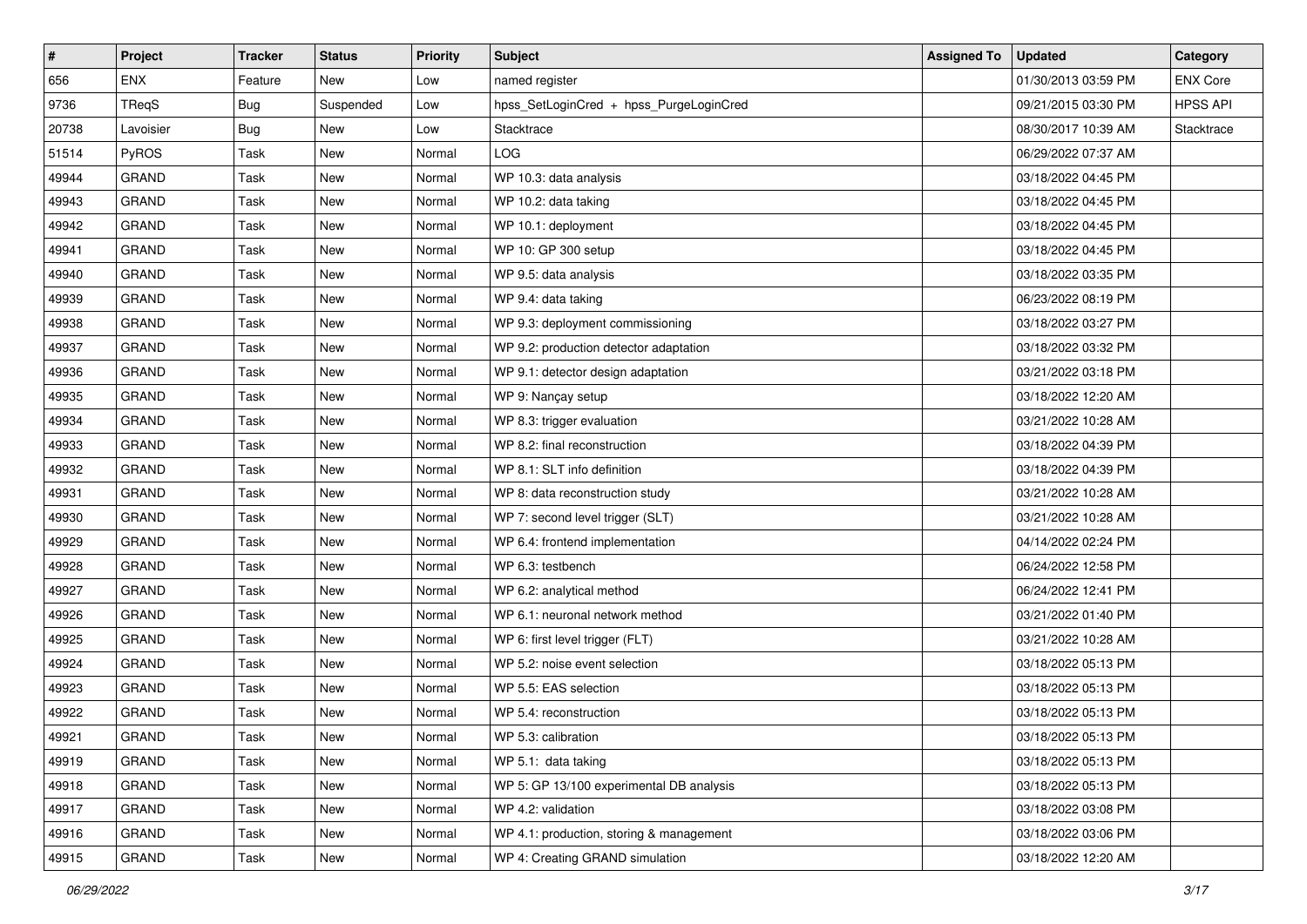| $\sharp$ | Project      | <b>Tracker</b> | <b>Status</b> | Priority | <b>Subject</b>                                                                           | <b>Assigned To</b> | <b>Updated</b>      | Category |
|----------|--------------|----------------|---------------|----------|------------------------------------------------------------------------------------------|--------------------|---------------------|----------|
| 49914    | <b>GRAND</b> | Task           | New           | Normal   | WP 3.4: code distribution, software env.                                                 |                    | 06/24/2022 01:41 PM |          |
| 49912    | GRAND        | Task           | New           | Normal   | WP 3.3: manage software infra : CI, quality, DB engine                                   |                    | 03/18/2022 03:03 PM |          |
| 49911    | <b>GRAND</b> | Task           | New           | Normal   | WP 3.2: calibration monotoring DB                                                        |                    | 03/18/2022 05:13 PM |          |
| 49910    | <b>GRAND</b> | Task           | New           | Normal   | WP 3.1: manage data event DB                                                             |                    | 06/24/2022 01:55 PM |          |
| 49909    | <b>GRAND</b> | Task           | New           | Normal   | WP 3: software infra and database                                                        |                    | 06/24/2022 01:48 PM |          |
| 49906    | <b>GRAND</b> | Task           | New           | Normal   | WP 1.1: finance                                                                          |                    | 03/18/2022 05:13 PM |          |
| 49905    | GRAND        | Task           | <b>New</b>    | Normal   | WP 1: GRAND management                                                                   |                    | 03/18/2022 05:13 PM |          |
| 49904    | <b>GRAND</b> | Task           | New           | Normal   | WP 2.9: detector monotoring                                                              |                    | 03/18/2022 05:13 PM |          |
| 49903    | <b>GRAND</b> | Task           | New           | Normal   | WP 2.8: detector calibration                                                             |                    | 03/18/2022 05:13 PM |          |
| 49901    | <b>GRAND</b> | Task           | New           | Normal   | WP 2.6: common tools                                                                     |                    | 03/18/2022 05:13 PM |          |
| 49900    | GRAND        | Task           | New           | Normal   | WP 2.5: reconstruction method                                                            |                    | 03/18/2022 02:57 PM |          |
| 49899    | <b>GRAND</b> | Task           | New           | Normal   | WP 2.4: antenna network simulation                                                       |                    | 06/24/2022 02:48 PM |          |
| 49898    | <b>GRAND</b> | Task           | New           | Normal   | WP 2.3: unit detector modeling and coding                                                |                    | 06/24/2022 02:11 PM |          |
| 49897    | GRAND        | Task           | New           | Normal   | WP 2.2: input output format fie                                                          |                    | 03/18/2022 12:22 AM |          |
| 49896    | GRAND        | Task           | New           | Normal   | WP 2.1: software architecture and optimization                                           |                    | 03/18/2022 05:13 PM |          |
| 49895    | GRAND        | Task           | New           | Normal   | WP 2: GRANDLIB modelization and software                                                 |                    | 06/24/2022 02:48 PM |          |
| 49890    | PyROS        | Task           | New           | Normal   | Global Start & Stop (safe)                                                               |                    | 03/16/2022 04:52 PM |          |
| 49889    | PyROS        | Task           | New           | Normal   | Backup                                                                                   |                    | 03/16/2022 04:49 PM |          |
| 49888    | PyROS        | Task           | New           | Normal   | Firewall                                                                                 |                    | 03/16/2022 04:48 PM |          |
| 49887    | PyROS        | Task           | New           | Normal   | Hardware                                                                                 |                    | 03/16/2022 04:47 PM |          |
| 49886    | PyROS        | Task           | New           | Normal   | System watch (Nagios, )                                                                  |                    | 03/16/2022 04:47 PM |          |
| 49885    | PyROS        | Task           | New           | Normal   | Network                                                                                  |                    | 03/16/2022 04:46 PM |          |
| 49878    | PyROS        | Task           | New           | Normal   | SF02-SCP integration - Lancement auto de l'agent de gestion du SP lifecycle              |                    | 06/28/2022 10:04 PM |          |
| 49876    | PyROS        | Task           | New           | Normal   | Guitastro integration                                                                    |                    | 03/16/2022 07:28 AM |          |
| 49875    | PyROS        | Task           | New           | Normal   | (classic) Installation Guitastro & dependencies                                          |                    | 03/16/2022 07:27 AM |          |
| 49874    | PyROS        | Task           | New           | Normal   | (docker) Installation Guitastro & dependencies                                           |                    | 06/28/2022 10:11 PM |          |
| 49872    | PyROS        | Task           | New           | Normal   | Restauration de la config par défaut                                                     |                    | 03/15/2022 11:10 PM |          |
| 49871    | PyROS        | Task           | New           | Normal   | Config par défaut (à définir)                                                            |                    | 03/15/2022 11:11 PM |          |
| 49870    | PyROS        | Task           | New           | Normal   | Config générale : logo, pagination, couleurs, options générales, options par<br>feature, |                    | 03/15/2022 11:11 PM |          |
| 49543    | PyROS        | Task           | New           | Normal   | Users View (list & 1)                                                                    |                    | 02/23/2022 06:06 PM |          |
| 49262    | PyROS        | Task           | In progress   | Normal   | Sequence Validation                                                                      |                    | 02/03/2022 02:50 PM |          |
| 49253    | PyROS        | Task           | New           | Normal   | READ 1 & list                                                                            |                    | 02/21/2022 03:21 PM |          |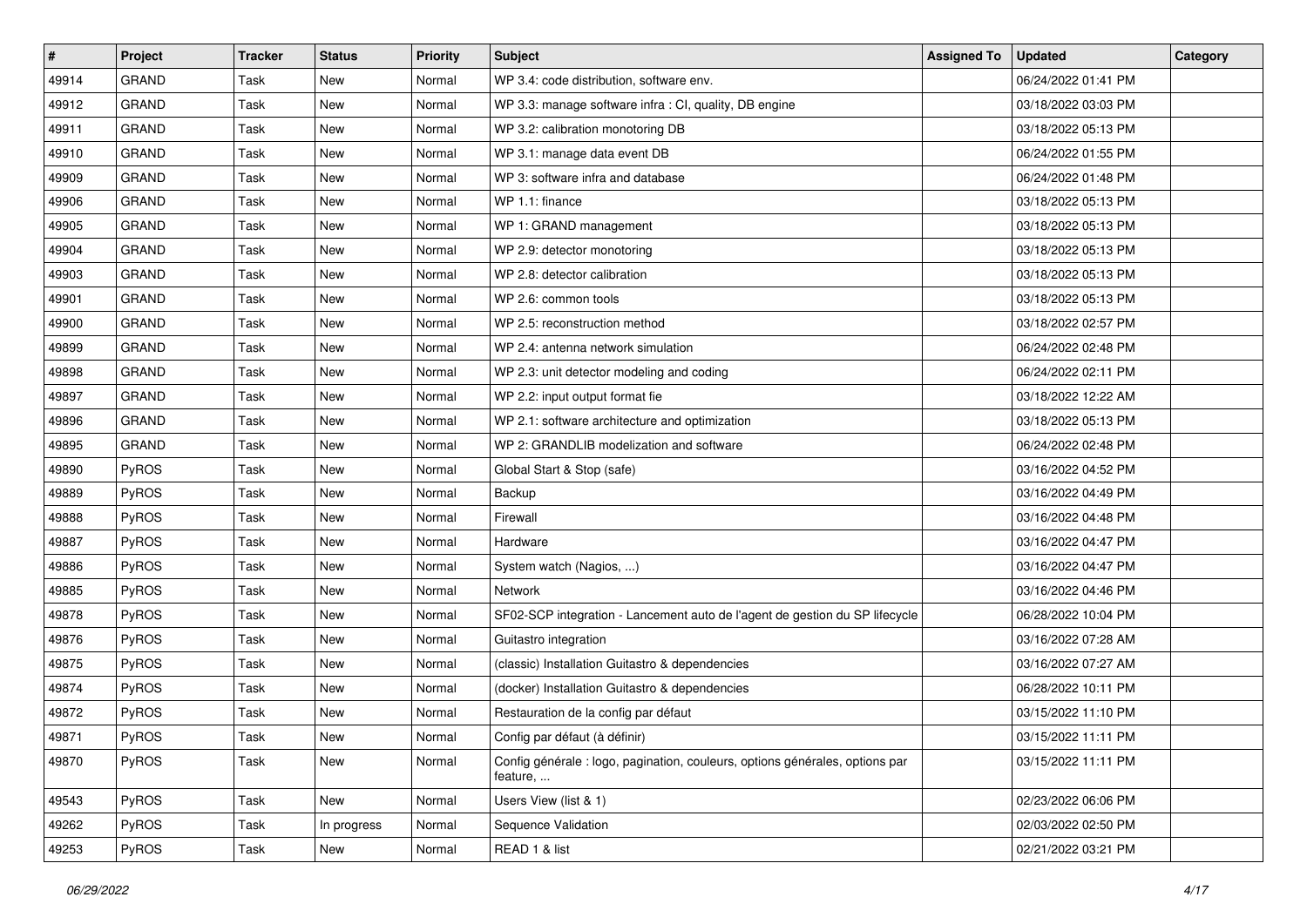| $\vert$ # | Project      | <b>Tracker</b> | <b>Status</b> | Priority | <b>Subject</b>                                                                                                                        | <b>Assigned To</b> | <b>Updated</b>      | Category |
|-----------|--------------|----------------|---------------|----------|---------------------------------------------------------------------------------------------------------------------------------------|--------------------|---------------------|----------|
| 49252     | PyROS        | Task           | New           | Normal   | <b>WEB FORM</b>                                                                                                                       |                    | 02/17/2022 01:59 PM |          |
| 49250     | PyROS        | Task           | New           | Normal   | <b>CREATE/UPDATE Sequence</b>                                                                                                         |                    | 02/23/2022 12:02 PM |          |
| 49249     | <b>PyROS</b> | Task           | In progress   | Normal   | General Menu for this feature                                                                                                         |                    | 02/03/2022 09:39 AM |          |
| 49247     | PyROS        | Task           | New           | Normal   | State diagram (doc)                                                                                                                   |                    | 02/03/2022 09:34 AM |          |
| 49246     | PyROS        | <b>Task</b>    | New           | Normal   | Sequence Lifecycle (status)                                                                                                           |                    | 02/03/2022 09:34 AM |          |
| 49210     | PyROS        | Task           | New           | Normal   | <b>CONFIGURATION GENERALE</b>                                                                                                         |                    | 03/15/2022 11:11 PM |          |
| 49157     | PyROS        | Task           | <b>New</b>    | Normal   | Super Super Agent qui surveille l'ensemble des super agents sur chaque<br>noeud $(?)$                                                 |                    | 01/31/2022 12:12 PM |          |
| 49156     | PyROS        | Task           | New           | Normal   | Super Agent qui démarre et stoppe les autres agents, et surveille leur bonne<br>santé (les relance si besoin) => sur chaque noeud (?) |                    | 01/31/2022 12:12 PM |          |
| 49155     | PyROS        | <b>Task</b>    | <b>New</b>    | Normal   | Architecture décentralisée en plusieurs noeuds (communication via BD)                                                                 |                    | 01/31/2022 12:09 PM |          |
| 49152     | PyROS        | Task           | New           | Normal   | RUN/EXEC - Start & Stop software (et Agents)                                                                                          |                    | 05/24/2022 02:55 PM |          |
| 49151     | PyROS        | <b>Task</b>    | <b>New</b>    | Normal   | Script central (pyros.py)                                                                                                             |                    | 01/31/2022 11:36 AM |          |
| 49136     | PyROS        | Task           | New           | Normal   | GF03-INFRA - Logging integration (general logs & agents)                                                                              |                    | 06/29/2022 07:25 AM |          |
| 49135     | PyROS        | <b>Task</b>    | <b>New</b>    | Normal   | SF15-SST integration (agents, start, stop, commands)                                                                                  |                    | 06/29/2022 07:23 AM |          |
| 49134     | PyROS        | Task           | New           | Normal   | SF14-OBC integration                                                                                                                  |                    | 01/29/2022 12:52 AM |          |
| 49133     | PyROS        | <b>Task</b>    | New           | Normal   | SF13-IAF integration                                                                                                                  |                    | 01/29/2022 12:47 AM |          |
| 49132     | PyROS        | <b>Task</b>    | New           | Normal   | SF12-IAN integration                                                                                                                  |                    | 01/29/2022 12:48 AM |          |
| 49131     | PyROS        | <b>Task</b>    | New           | Normal   | SF11-IPC integration                                                                                                                  |                    | 01/29/2022 12:46 AM |          |
| 49130     | PyROS        | <b>Task</b>    | <b>New</b>    | Normal   | SF10-CAL integration                                                                                                                  |                    | 01/29/2022 12:46 AM |          |
| 49129     | PyROS        | <b>Task</b>    | New           | Normal   | SF09-CMC integration                                                                                                                  |                    | 01/29/2022 12:46 AM |          |
| 49128     | PyROS        | <b>Task</b>    | New           | Normal   | SF08-EXE integration                                                                                                                  |                    | 01/29/2022 12:45 AM |          |
| 49127     | PyROS        | Task           | New           | Normal   | SF07-PLN integration                                                                                                                  |                    | 01/29/2022 12:45 AM |          |
| 49126     | PyROS        | <b>Task</b>    | New           | Normal   | SF06-ALR integration                                                                                                                  |                    | 01/29/2022 12:45 AM |          |
| 49125     | PyROS        | Task           | New           | Normal   | SF05-SEQ integration                                                                                                                  |                    | 03/15/2022 11:03 PM |          |
| 49124     | PyROS        | <b>Task</b>    | New           | Normal   | SF04-SPV integration (AgentMajordome)                                                                                                 |                    | 06/29/2022 07:21 AM |          |
| 49123     | PyROS        | <b>Task</b>    | New           | Normal   | SF03-ENV integration                                                                                                                  |                    | 06/29/2022 07:20 AM |          |
| 49122     | PyROS        | Task           | New           | Normal   | SF02-SCP integration                                                                                                                  |                    | 01/29/2022 12:50 AM |          |
| 49121     | PyROS        | Task           | New           | Normal   | SF01-USR integration                                                                                                                  |                    | 01/29/2022 12:50 AM |          |
| 49120     | PyROS        | Task           | New           | Normal   | General Design (structure, design, responsive, CSS)                                                                                   |                    | 06/29/2022 07:18 AM |          |
| 48784     | <b>XLDP</b>  | <b>Bug</b>     | New           | Normal   | Jobs en erreurs depuis le 19/01 19h30                                                                                                 |                    | 01/20/2022 10:12 AM |          |
| 48307     | PyROS        | Task           | New           | Normal   | Send, Receive, and Process Commands (Agent <= > Agent)                                                                                |                    | 06/29/2022 07:33 AM |          |
| 48290     | PyROS        | Task           | New           | Normal   | Auto mode                                                                                                                             |                    | 12/14/2021 12:35 PM |          |
| 48289     | PyROS        | Task           | New           | Normal   | Entity (AgentDevice class)                                                                                                            |                    | 12/14/2021 12:32 PM |          |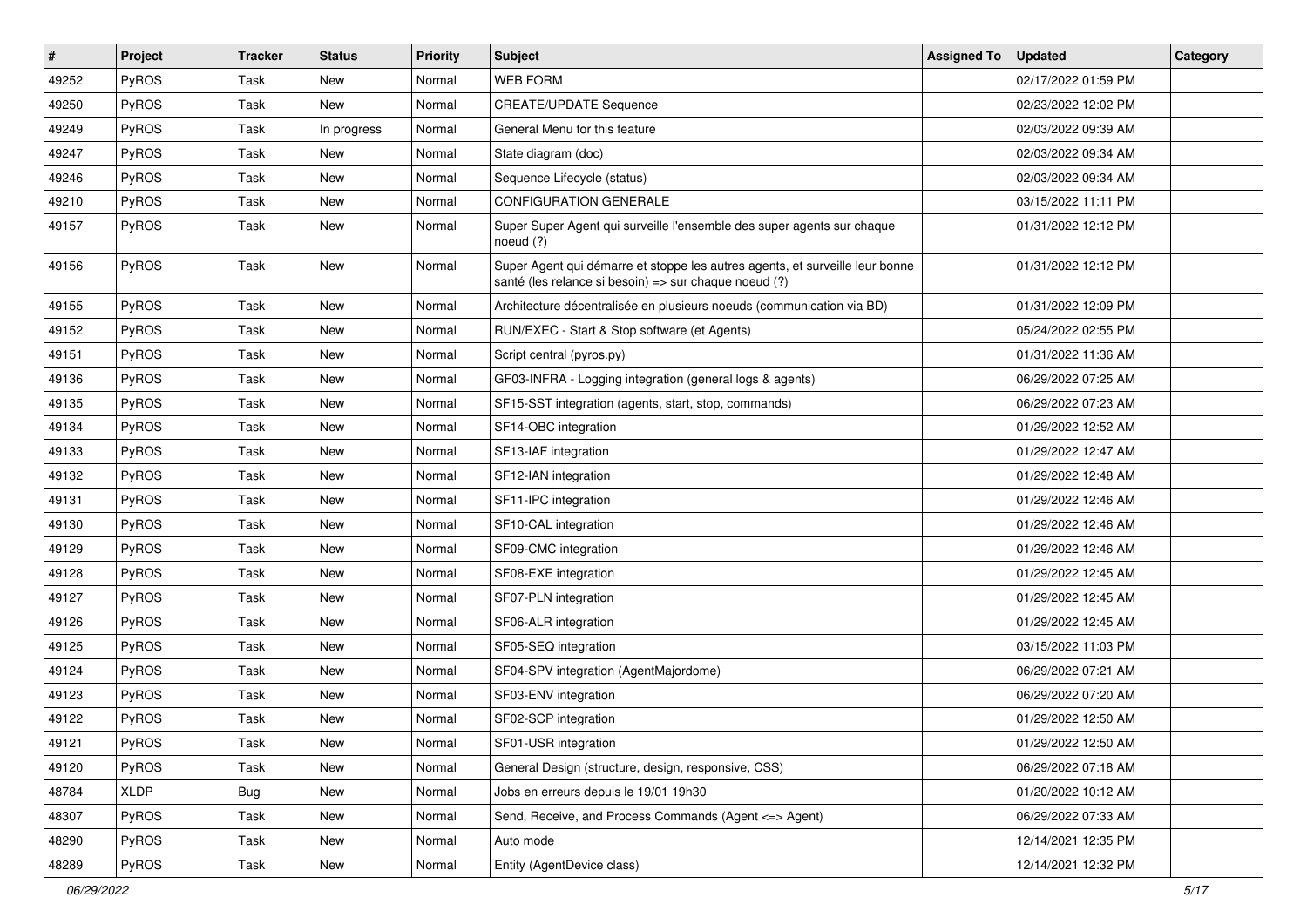| $\sharp$ | Project   | <b>Tracker</b> | <b>Status</b> | Priority | <b>Subject</b>                                                                                                 | <b>Assigned To</b> | Updated             | Category |
|----------|-----------|----------------|---------------|----------|----------------------------------------------------------------------------------------------------------------|--------------------|---------------------|----------|
| 48288    | PyROS     | Task           | New           | Normal   | Entity (DeviceController class)                                                                                |                    | 12/14/2021 12:31 PM |          |
| 48285    | PyROS     | Task           | New           | Normal   | Lancement auto et gestion du DeviceController associé                                                          |                    | 12/14/2021 12:22 PM |          |
| 48284    | PyROS     | Task           | New           | Normal   | Lancement auto et gestion des Components associés (qui sont aussi des<br>DeviceController)                     |                    | 12/14/2021 12:20 PM |          |
| 48279    | PyROS     | Task           | New           | Normal   | General LOGGING (fichiers texte, écran en mode debug)                                                          |                    | 03/16/2022 04:45 PM |          |
| 48276    | PyROS     | Task           | New           | Normal   | Scripts d'installation docker                                                                                  |                    | 12/14/2021 11:44 AM |          |
| 48275    | PyROS     | Task           | New           | Normal   | version PROD TNC Nouvelle Calédonie - instance docker de production sur<br>site final                          |                    | 12/14/2021 11:42 AM |          |
| 48274    | PyROS     | Task           | New           | Normal   | version TEST TNC France - instance docker de test en France                                                    |                    | 12/14/2021 11:42 AM |          |
| 48273    | PyROS     | Task           | New           | Normal   | version DEV guitalens - instance docker sur serveur guitalens                                                  |                    | 12/14/2021 11:46 AM |          |
| 48270    | PyROS     | Task           | New           | Normal   | SCRIPT INSTALL/UPDATE (PYROS/pyros.py) (uniquement pour la partie<br>install & update)                         |                    | 02/23/2022 05:57 PM |          |
| 48223    | LabInvent | Task           | <b>New</b>    | Normal   | instance perso (docker)                                                                                        |                    | 12/13/2021 11:08 AM |          |
| 48222    | LabInvent | Task           | New           | Normal   | (NEW func) Gérer Suivi d'un User                                                                               |                    | 12/13/2021 10:39 AM |          |
| 48005    | LabInvent | Task           | New           | Normal   | <b>Bugfix toutes les Deprecated Errors</b>                                                                     |                    | 12/06/2021 02:37 PM |          |
| 47966    | LabInvent | Task           | New           | Normal   | Ajouter test Commande (avec devis joint)                                                                       |                    | 11/30/2021 04:17 PM |          |
| 47959    | LabInvent | Task           | New           | Normal   | *** F - ENTITY - Fournisseurs                                                                                  |                    | 11/30/2021 12:57 PM |          |
| 47958    | LabInvent | Task           | New           | Normal   | delete (generic)                                                                                               |                    | 11/30/2021 12:47 PM |          |
| 47957    | LabInvent | Feature        | New           | Normal   | *** F - ENTITY - Les GROUPES (de User ou Materiel) : Thématique, Métier,<br>Projet, Site (+ Pole ou Service ?) |                    | 12/13/2021 11:12 AM |          |
| 47954    | LabInvent | Task           | <b>New</b>    | Normal   | 1 - CREATED                                                                                                    |                    | 11/30/2021 01:27 PM |          |
| 47953    | LabInvent | Task           | New           | Normal   | 2a - TOBEORDERED (optionnel)                                                                                   |                    | 11/30/2021 01:27 PM |          |
| 47951    | LabInvent | Feature        | <b>New</b>    | Normal   | *** F - Etiquettes & Imprimantes                                                                               |                    | 11/30/2021 01:42 PM |          |
| 47950    | LabInvent | Task           | New           | Normal   | DB complète à mettre à jour                                                                                    |                    | 11/30/2021 12:26 PM |          |
| 47946    | LabInvent | Task           | New           | Normal   | classic only                                                                                                   |                    | 12/03/2021 09:50 AM |          |
| 47945    | LabInvent | Task           | New           | Normal   | <b>ALL</b>                                                                                                     |                    | 11/30/2021 12:23 PM |          |
| 47935    | LabInvent | Task           | New           | Normal   | 2b - VALIDATED                                                                                                 |                    | 11/30/2021 01:27 PM |          |
| 47932    | LabInvent | Feature        | New           | Normal   | *** F - DOC (documentation)                                                                                    |                    | 11/30/2021 01:10 PM |          |
| 47930    | LabInvent | Task           | New           | Normal   | *** F - ENTITY - QrCode                                                                                        |                    | 11/30/2021 01:26 PM |          |
| 47925    | LabInvent | Task           | New           | Normal   | (après cakephp v4) Passer à Php 8                                                                              |                    | 11/30/2021 11:48 AM |          |
| 47924    | LabInvent | Task           | New           | Normal   | (après 3.9) Passer à v4                                                                                        |                    | 11/30/2021 11:48 AM |          |
| 47913    | LabInvent | Task           | New           | Normal   | ROLES (profils)                                                                                                |                    | 11/30/2021 01:39 PM |          |
| 47911    | LabInvent | Task           | New           | Normal   | Create/Update (add_edit generic)                                                                               |                    | 11/30/2021 11:04 AM |          |
| 47907    | LabInvent | Task           | New           | Normal   | *** F - Config YAML (champs materiels) : champs obligatoires,<br>recommandés, ou readonly                      |                    | 11/30/2021 01:25 PM |          |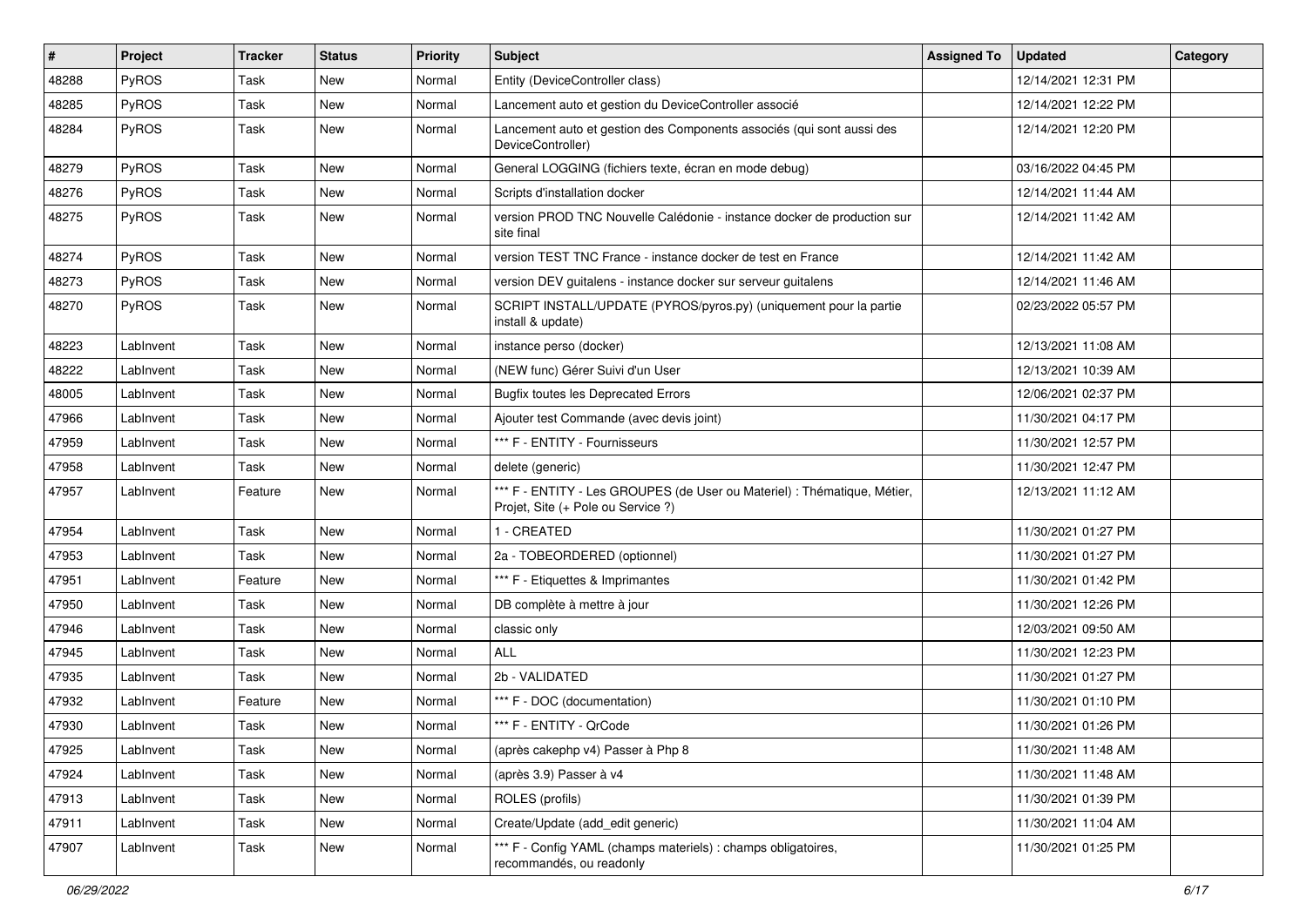| #     | Project      | <b>Tracker</b> | <b>Status</b> | <b>Priority</b> | <b>Subject</b>                                                | <b>Assigned To</b> | <b>Updated</b>      | Category |
|-------|--------------|----------------|---------------|-----------------|---------------------------------------------------------------|--------------------|---------------------|----------|
| 47895 | LabInvent    | Feature        | New           | Normal          | *** F - ENTITY - Documents attachés (à Materiel ou Suivi)     |                    | 12/13/2021 11:09 AM |          |
| 47893 | LabInvent    | Task           | New           | Normal          | Views                                                         |                    | 11/30/2021 01:21 PM |          |
| 47889 | LabInvent    | Task           | New           | Normal          | Changer statut - setStatusTo*()                               |                    | 11/30/2021 01:19 PM |          |
| 47885 | LabInvent    | Task           | New           | Normal          | filtrage (voir formulaire index)                              |                    | 11/30/2021 01:30 PM |          |
| 47883 | LabInvent    | Task           | New           | Normal          | formulaire de recherche multi-critères                        |                    | 11/30/2021 01:30 PM |          |
| 47880 | LabInvent    | Task           | New           | Normal          | Read - index                                                  |                    | 11/30/2021 01:16 PM |          |
| 47873 | LabInvent    | Task           | New           | Normal          | Model (Entity & Table)                                        |                    | 12/01/2021 09:37 AM |          |
| 47871 | LabInvent    | Task           | New           | Normal          | Autorisations                                                 |                    | 11/30/2021 01:29 PM |          |
| 47870 | LabInvent    | Task           | New           | Normal          | Tests (Materiels)                                             |                    | 11/30/2021 03:38 PM |          |
| 47869 | LabInvent    | Feature        | New           | Normal          | *** F - Tests                                                 |                    | 12/06/2021 02:28 PM |          |
| 47868 | LabInvent    | Task           | New           | Normal          | *** F - Super Entité (AppController, AppTable)                |                    | 11/30/2021 01:34 PM |          |
| 47865 | LabInvent    | Feature        | New           | Normal          | *** F - Configuration générale                                |                    | 12/13/2021 11:06 AM |          |
| 47864 | LabInvent    | Feature        | New           | Normal          | *** F - ENTITY - Autres                                       |                    | 11/30/2021 12:57 PM |          |
| 47862 | LabInvent    | Feature        | New           | Normal          | *** F - ENTITY - Prets (de Materiel)                          |                    | 12/13/2021 11:10 AM |          |
| 47447 | PyROS        | Task           | New           | Normal          | (F05) ACTIONS (CRUD), VIEWS, and AUTHORIZATIONS               |                    | 02/23/2022 10:45 AM |          |
| 47446 | PyROS        | Task           | New           | Normal          | <b>DOSSIER SSI</b>                                            |                    | 10/11/2021 11:32 AM |          |
| 47445 | PyROS        | Task           | New           | Normal          | CAHIER DE RECETTE (NC)                                        |                    | 10/11/2021 11:31 AM |          |
| 47444 | PyROS        | Task           | New           | Normal          | MANUELS UTILISATION, INSTALLATION, ET MAINTENANCE             |                    | 10/11/2021 11:31 AM |          |
| 47443 | PyROS        | Task           | New           | Normal          | RAPPORT DES TESTS & VALIDATIONS (application du plan de test) |                    | 10/11/2021 11:31 AM |          |
| 47442 | PyROS        | Task           | <b>New</b>    | Normal          | PLAN DE TESTS ET DE VALIDATIONS                               |                    | 10/11/2021 11:33 AM |          |
| 47441 | PyROS        | Task           | New           | Normal          | DOSSIER DE DÉFINITION                                         |                    | 10/11/2021 11:32 AM |          |
| 47440 | PyROS        | Task           | New           | Normal          | <b>LIVRABLES</b>                                              |                    | 10/11/2021 11:29 AM |          |
| 47439 | PyROS        | Task           | New           | Normal          | PA et PK CNES                                                 |                    | 01/31/2022 11:29 AM |          |
| 47438 | PyROS        | Task           | New           | Normal          | PK5 (2023-06) - Doc LIVRABLES (et Présentations)              |                    | 10/11/2021 11:26 AM |          |
| 47437 | PyROS        | Task           | New           | Normal          | PA4.1 (2023-05) - Présentations et Rapport Avancement         |                    | 10/11/2021 11:25 AM |          |
| 47436 | PyROS        | Task           | New           | Normal          | PK4 (2023-02) - Doc LIVRABLES (et Présentations)              |                    | 10/11/2021 11:23 AM |          |
| 47435 | PyROS        | Task           | New           | Normal          | PA3.2 (2023-02) - Présentations et Rapport Avancement         |                    | 10/11/2021 11:22 AM |          |
| 47433 | PyROS        | Task           | New           | Normal          | PA3.1 (2023-01) - Présentations et Rapport Avancement         |                    | 10/11/2021 11:22 AM |          |
| 47432 | <b>PyROS</b> | Task           | New           | Normal          | PK3 (2023-01) - Doc LIVRABLES (et Présentations)              |                    | 10/11/2021 11:20 AM |          |
| 47431 | PyROS        | Task           | New           | Normal          | PA2.2 (2022-10) - Présentations et Rapport Avancement         |                    | 10/11/2021 11:19 AM |          |
| 47430 | PyROS        | Task           | New           | Normal          | PA2.1 (2022-08) - Présentations et Rapport Avancement         |                    | 10/11/2021 11:18 AM |          |
| 47428 | PyROS        | Task           | New           | Normal          | PK2 (2022-06) - Présentations + RA + Doc LIVRABLES            |                    | 01/31/2022 11:34 AM |          |
| 47419 | PyROS        | Task           | New           | Normal          | F16 FUNCTIONAL Tests                                          |                    | 10/11/2021 10:11 AM |          |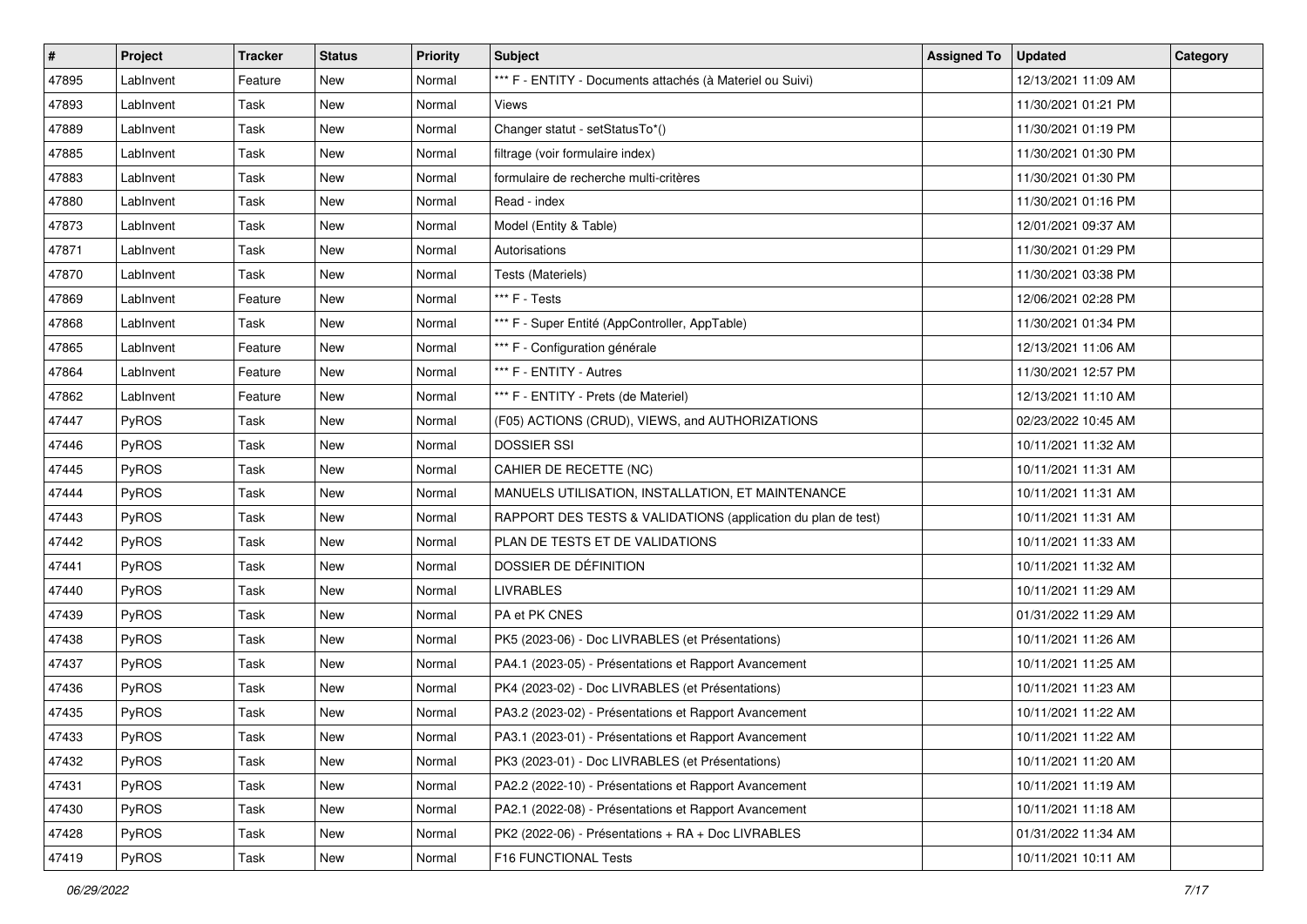| $\vert$ # | Project      | <b>Tracker</b> | <b>Status</b> | <b>Priority</b> | <b>Subject</b>                                                                              | <b>Assigned To</b> | <b>Updated</b>      | Category |
|-----------|--------------|----------------|---------------|-----------------|---------------------------------------------------------------------------------------------|--------------------|---------------------|----------|
| 47418     | <b>PyROS</b> | Task           | New           | Normal          | F15 FUNCTIONAL Tests                                                                        |                    | 10/11/2021 10:11 AM |          |
| 47416     | PyROS        | Task           | New           | Normal          | F13 FUNCTIONAL Tests                                                                        |                    | 10/11/2021 10:11 AM |          |
| 47415     | <b>PyROS</b> | Task           | New           | Normal          | F12 FUNCTIONAL Tests                                                                        |                    | 10/11/2021 10:11 AM |          |
| 47414     | PyROS        | Task           | New           | Normal          | F11 FUNCTIONAL Tests                                                                        |                    | 10/11/2021 10:10 AM |          |
| 47413     | PyROS        | Task           | <b>New</b>    | Normal          | F10 FUNCTIONAL Tests                                                                        |                    | 10/11/2021 10:10 AM |          |
| 47412     | <b>PyROS</b> | Task           | In progress   | Normal          | F09 Tests                                                                                   |                    | 10/12/2021 03:01 PM |          |
| 47411     | PyROS        | Task           | New           | Normal          | F08 FUNCTIONAL Tests                                                                        |                    | 10/11/2021 10:10 AM |          |
| 47410     | <b>PyROS</b> | Task           | New           | Normal          | F07 FUNCTIONAL Tests                                                                        |                    | 10/11/2021 10:10 AM |          |
| 47409     | <b>PyROS</b> | Task           | New           | Normal          | F06 FUNCTIONAL Tests                                                                        |                    | 10/11/2021 10:10 AM |          |
| 47408     | PyROS        | Task           | In progress   | Normal          | F05 Tests                                                                                   |                    | 10/12/2021 03:00 PM |          |
| 47407     | PyROS        | Task           | In progress   | Normal          | F04 Tests                                                                                   |                    | 10/12/2021 03:00 PM |          |
| 47406     | <b>PyROS</b> | Task           | In progress   | Normal          | F03 Tests                                                                                   |                    | 10/12/2021 03:00 PM |          |
| 47405     | PyROS        | Task           | In progress   | Normal          | F02 Tests                                                                                   |                    | 10/12/2021 02:59 PM |          |
| 47403     | PyROS        | Task           | New           | Normal          | HIGH LEVEL FUNCTION TESTS - Transversal functionalities TESTs<br>involving several features |                    | 10/11/2021 10:08 AM |          |
| 47402     | PyROS        | Task           | New           | Normal          | INTEGRATION TESTS - FEATURES integration tests with each other                              |                    | 10/11/2021 10:07 AM |          |
| 47401     | PyROS        | Task           | New           | Normal          | FUNCTIONAL TESTS - Each FEATURE functional tests                                            |                    | 10/11/2021 11:42 AM |          |
| 47393     | <b>PyROS</b> | Task           | New           | Normal          | Device Config file (cf F14)                                                                 |                    | 12/14/2021 12:33 PM |          |
| 47392     | <b>PyROS</b> | Task           | New           | Normal          | Device Commands Grammar (Generic & Native)                                                  |                    | 12/14/2021 12:32 PM |          |
| 47391     | <b>PyROS</b> | Task           | New           | Normal          | Device Simulator (DeviceSimulator)                                                          |                    | 12/14/2021 12:32 PM |          |
| 47390     | PyROS        | Task           | New           | Normal          | Device Agent (AgentDevice) (de type Agent)                                                  |                    | 12/14/2021 12:32 PM |          |
| 47389     | <b>PyROS</b> | Task           | New           | Normal          | Device Controller (DeviceController)                                                        |                    | 12/14/2021 12:29 PM |          |
| 47387     | PyROS        | Task           | New           | Normal          | (F14) CRUD config                                                                           |                    | 01/29/2022 01:24 AM |          |
| 47386     | <b>PyROS</b> | Task           | New           | Normal          | (F03) Initial data (fixture)                                                                |                    | 12/15/2021 07:32 AM |          |
| 47375     | PyROS        | Task           | New           | Normal          | Association quota SP                                                                        |                    | 10/11/2021 10:37 AM |          |
| 46790     | PyROS        | Task           | New           | Normal          | F16 - EXIGENCES satisfaites (+ tests mis à jour)                                            |                    | 09/14/2021 02:47 PM |          |
| 46789     | PyROS        | Task           | New           | Normal          | F15 - EXIGENCES satisfaites (+ tests mis à jour)                                            |                    | 09/14/2021 02:47 PM |          |
| 46788     | PyROS        | Task           | New           | Normal          | (F14) EXIGENCES satisfaites (+ tests mis à jour)                                            |                    | 01/29/2022 01:24 AM |          |
| 46787     | <b>PyROS</b> | Task           | New           | Normal          | (F09) REQUIREMENTS validated (+ tests udpated)                                              |                    | 12/14/2021 12:18 PM |          |
| 46786     | <b>PyROS</b> | Task           | New           | Normal          | F08 - EXIGENCES satisfaites (+ tests mis à jour)                                            |                    | 09/14/2021 02:45 PM |          |
| 46785     | PyROS        | Task           | New           | Normal          | F07 - EXIGENCES satisfaites (+ tests mis à jour)                                            |                    | 09/14/2021 02:44 PM |          |
| 46783     | <b>PyROS</b> | Task           | New           | Normal          | F04 - EXIGENCES satisfaites (+ tests mis à jour)                                            |                    | 09/14/2021 02:43 PM |          |
| 46782     | PyROS        | Task           | New           | Normal          | F03 - EXIGENCES satisfaites (+ tests mis à jour)                                            |                    | 09/14/2021 02:43 PM |          |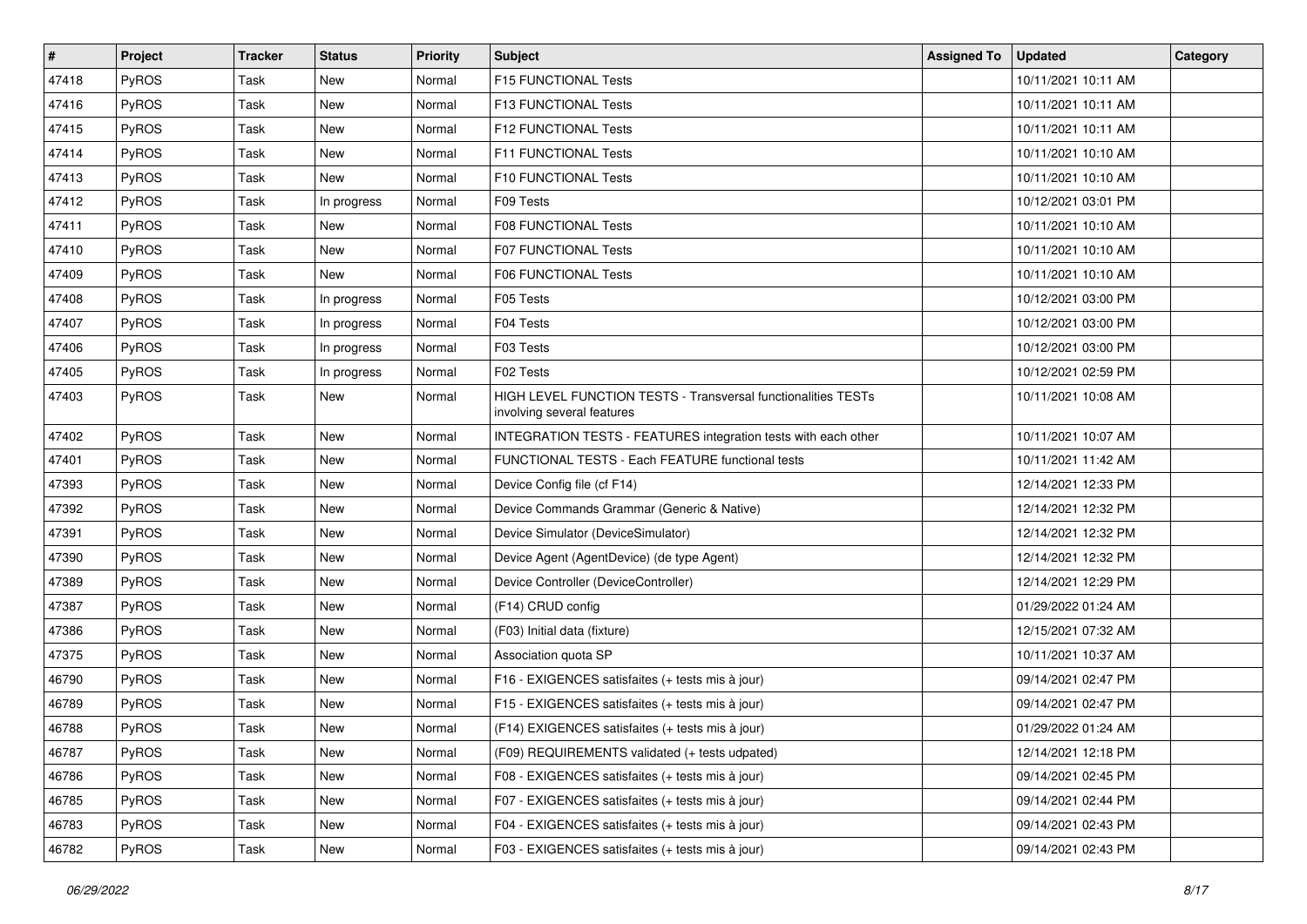| $\vert$ # | Project      | <b>Tracker</b> | <b>Status</b> | <b>Priority</b> | <b>Subject</b>                                                                              | <b>Assigned To</b> | <b>Updated</b>      | Category |
|-----------|--------------|----------------|---------------|-----------------|---------------------------------------------------------------------------------------------|--------------------|---------------------|----------|
| 46781     | PyROS        | Task           | New           | Normal          | (F02) EXIGENCES satisfaites (+ tests mis à jour)                                            |                    | 01/29/2022 01:27 AM |          |
| 46780     | PyROS        | Task           | New           | Normal          | (F01) EXIGENCES satisfaites (+ tests mis à jour)                                            |                    | 10/08/2021 06:01 PM |          |
| 45818     | PyROS        | Task           | New           | Normal          | (F14) TESTS to validate this feature                                                        |                    | 08/09/2021 10:43 AM |          |
| 45816     | PyROS        | Task           | New           | Normal          | <b>SP Delete</b>                                                                            |                    | 10/28/2021 08:35 AM |          |
| 45815     | PyROS        | Task           | New           | Normal          | test_SCP_manage_quota                                                                       |                    | 09/22/2021 04:47 PM |          |
| 45811     | PyROS        | Task           | New           | Normal          | SP update                                                                                   |                    | 11/03/2021 09:16 AM |          |
| 45810     | PyROS        | Task           | New           | Normal          | SP Read (view list and view 1)                                                              |                    | 10/27/2021 02:47 PM |          |
| 45809     | PyROS        | Task           | New           | Normal          | <b>SP Create</b>                                                                            |                    | 10/27/2021 08:42 AM |          |
| 45791     | PyROS        | Task           | New           | Normal          | PA1.1 (2022-03) - Présentations et Rapport Avancement                                       |                    | 10/11/2021 11:14 AM |          |
| 45790     | PyROS        | Task           | New           | Normal          | PK1 (2022-01) - Présentations + RA + Doc LIVRABLES                                          |                    | 01/31/2022 11:33 AM |          |
| 45781     | <b>PyROS</b> | Task           | In progress   | Normal          | Documentation et Présentations pour les PA et PK CNES                                       |                    | 01/31/2022 11:32 AM |          |
| 45776     | PyROS        | Task           | New           | Normal          | <b>Test User Delete</b>                                                                     |                    | 08/13/2021 01:46 PM |          |
| 45772     | PyROS        | Task           | New           | Normal          | Test User Read (view list and view 1)                                                       |                    | 08/13/2021 01:51 PM |          |
| 45766     | PyROS        | Task           | New           | Normal          | <b>Test User Update</b>                                                                     |                    | 08/13/2021 01:53 PM |          |
| 45762     | PyROS        | Task           | New           | Normal          | <b>Test User Connexion</b>                                                                  |                    | 08/13/2021 01:55 PM |          |
| 45761     | PyROS        | Task           | New           | Normal          | Test User Create (registration)                                                             |                    | 08/13/2021 01:54 PM |          |
| 45756     | PyROS        | Task           | New           | Normal          | QUOTA & PRIO - Gestion du quota et de la priorité                                           |                    | 10/11/2021 10:35 AM |          |
| 45749     | PyROS        | Task           | In progress   | Normal          | Gérer le retrait et le retour d'un device (panne, désactiver/réactiver un<br>device)        |                    | 08/09/2021 10:42 AM |          |
| 45748     | PyROS        | Task           | New           | Normal          | Définir Accesseurs (getX())                                                                 |                    | 01/29/2022 01:21 AM |          |
| 45556     | PyROS        | Task           | New           | Normal          | User activation/deactivation                                                                |                    | 06/25/2021 08:18 AM |          |
| 45552     | PyROS        | Task           | New           | Normal          | General configuration integration                                                           |                    | 03/15/2022 11:15 PM |          |
| 45484     | PyROS        | Feature        | New           | Normal          | **** D5 - Images management (L1-L2)                                                         |                    | 02/02/2022 02:36 PM |          |
| 45481     | PyROS        | Feature        | New           | Normal          | **** D2 - Users & Programs                                                                  |                    | 03/29/2022 09:17 AM |          |
| 45452     | PyROS        | Story          | New           | Normal          | *** REQ-0XX REQUIREMENTS FROM CNES (PR)                                                     |                    | 06/14/2021 01:17 PM |          |
| 45346     | PyROS        | Task           | New           | Normal          | (F10) ENTITIES - Initial data (fixture)                                                     |                    | 06/03/2021 09:17 AM |          |
| 45295     | PyROS        | Task           | New           | Normal          | Create DARK files (acquisition)                                                             |                    | 05/27/2021 11:22 AM |          |
| 45294     | PyROS        | Task           | New           | Normal          | Create BIAS files (acquisition)                                                             |                    | 05/27/2021 11:22 AM |          |
| 45293     | PyROS        | Task           | New           | Normal          | Create FLAT files (acquisition)                                                             |                    | 05/27/2021 11:21 AM |          |
| 45292     | <b>PyROS</b> | Task           | New           | Normal          | (F10) TESTS to validate this feature                                                        |                    | 05/27/2021 11:11 AM |          |
| 45291     | PyROS        | Task           | New           | Normal          | (F10) AUTHORIZATIONS for this feature (who can do what) : documentation<br>& implementation |                    | 06/08/2021 08:19 AM |          |
| 45290     | PyROS        | Task           | New           | Normal          | (F10) ENTITIES - definition & implementation                                                |                    | 06/03/2021 09:17 AM |          |
| 45195     | PyROS        | Story          | New           | Normal          | REQ-122 Page information état agent                                                         |                    | 05/12/2021 12:18 PM |          |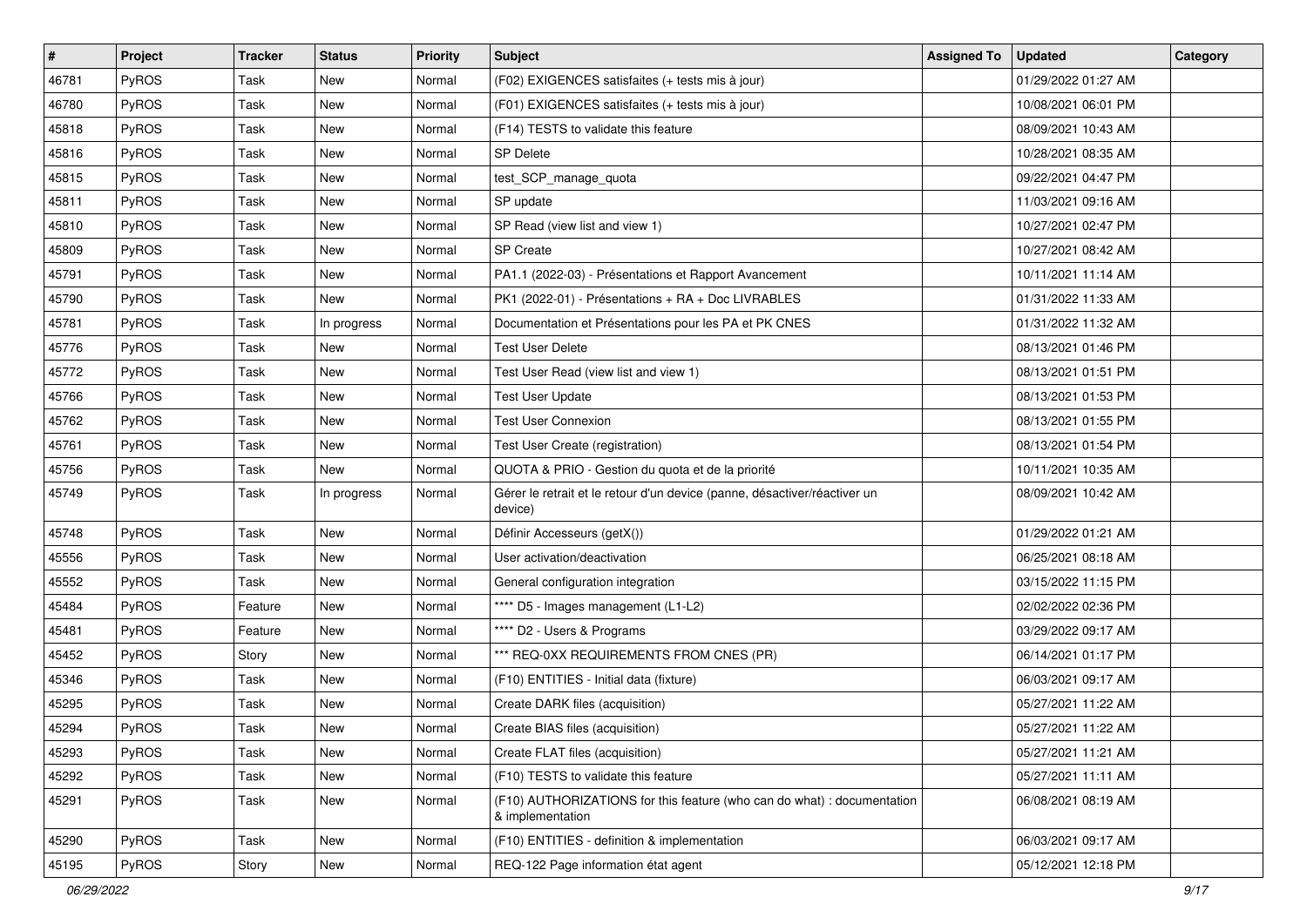| $\vert$ # | Project | <b>Tracker</b> | <b>Status</b> | <b>Priority</b> | <b>Subject</b>                                                                                                          | <b>Assigned To</b> | Updated             | Category |
|-----------|---------|----------------|---------------|-----------------|-------------------------------------------------------------------------------------------------------------------------|--------------------|---------------------|----------|
| 45194     | PyROS   | Story          | <b>New</b>    | Normal          | REQ-121 Limiter le nombre d'essais de connexion d'un utilisateur                                                        |                    | 05/12/2021 12:17 PM |          |
| 45193     | PyROS   | Story          | New           | Normal          | REQ-120 Pages web dédiées pour gérer différents besoins                                                                 |                    | 05/12/2021 12:17 PM |          |
| 45192     | PyROS   | Story          | New           | Normal          | REQ-119 Analyse images : le service de traitement d'images doit être<br>interopérable (à distance, par service externe) |                    | 05/12/2021 12:17 PM |          |
| 45191     | PyROS   | Story          | <b>New</b>    | Normal          | REQ-118 Avoir un obturateur sur les caméras (Utile pour faire les Dark)                                                 |                    | 05/12/2021 12:16 PM |          |
| 45190     | PyROS   | Story          | New           | Normal          | REQ-117 Calibration : génération des images de calibration en fonction du<br>temps (DBF) (Dark dépend du temps pose)    |                    | 05/12/2021 12:16 PM |          |
| 45189     | PyROS   | Story          | New           | Normal          | REQ-116 Calibration astro : trouver une solution quand l'image est distendue<br>(distortion)                            |                    | 05/12/2021 12:16 PM |          |
| 45188     | PyROS   | Story          | New           | Normal          | REQ-115 Calibration: traiter efficacement les fichiers de calibration DBF<br>(dark, bias, flat)                         |                    | 05/12/2021 12:15 PM |          |
| 45187     | PyROS   | Story          | New           | Normal          | REQ-114 Planification des séquences : Equité                                                                            |                    | 05/12/2021 12:15 PM |          |
| 45186     | PyROS   | Story          | New           | Normal          | REQ-113 Planification des séquences : Efficacité, efficience                                                            |                    | 05/12/2021 12:15 PM |          |
| 45185     | PyROS   | Story          | <b>New</b>    | Normal          | REQ-112 Planification des séquences : Flexibilité                                                                       |                    | 05/12/2021 12:14 PM |          |
| 45184     | PyROS   | Story          | New           | Normal          | REQ-111 Mise en sécurité automatique en cas de cyclone                                                                  |                    | 03/16/2022 04:38 PM |          |
| 45183     | PyROS   | Story          | New           | Normal          | REQ-110 Arrêt et redémarrage automatique en cas de coupure électrique                                                   |                    | 03/16/2022 04:38 PM |          |
| 45182     | PyROS   | Story          | <b>New</b>    | Normal          | REQ-109 Afficher infos utiles sur les requetes/séquences                                                                |                    | 05/12/2021 12:13 PM |          |
| 45181     | PyROS   | Story          | New           | Normal          | REQ-108 Pouvoir déposer dans différents systèmes de coordonnées                                                         |                    | 02/22/2022 04:38 PM |          |
| 45180     | PyROS   | Story          | New           | Normal          | REQ-107 Suivi complet d'une requête, depuis son dépot, jusqu'à son<br>exécution, en passant par sa planification        |                    | 05/12/2021 12:12 PM |          |
| 45179     | PyROS   | Story          | New           | Normal          | REQ-106 Requete appartient à un SP (lié à un PI qui est lié à des users)                                                |                    | 05/12/2021 12:12 PM |          |
| 45178     | PyROS   | Story          | New           | Normal          | REQ-105 Pouvoir enlever une séquence (scène) déposée pour en déposer<br>une autre                                       |                    | 05/12/2021 12:11 PM |          |
| 45177     | PyROS   | Story          | New           | Normal          | REQ-104 Rôles utilisateurs (profils)                                                                                    |                    | 05/12/2021 12:11 PM |          |
| 45176     | PyROS   | Story          | New           | Normal          | REQ-103 Connexion unique pour accéder à tous les services, si possible via<br>annuaire LDAP                             |                    | 05/12/2021 12:10 PM |          |
| 45175     | PyROS   | Story          | New           | Normal          | REQ-102 Surveillance et sécurisation de la BD                                                                           |                    | 03/16/2022 04:38 PM |          |
| 45174     | PyROS   | Story          | New           | Normal          | REQ-213 Sauvegarde temporaire des images brutes pour opérations de<br>maintenance                                       |                    | 05/12/2021 12:01 PM |          |
| 45173     | PyROS   | Story          | New           | Normal          | REQ-212 Espace privé pour extensions et déploiement sans git                                                            |                    | 05/12/2021 12:00 PM |          |
| 45172     | PyROS   | Story          | New           | Normal          | REQ-211 Allsky scan                                                                                                     |                    | 05/12/2021 11:58 AM |          |
| 45171     | PyROS   | Story          | New           | Normal          | REQ-210 Affichage contenu BD                                                                                            |                    | 05/12/2021 11:58 AM |          |
| 45170     | PyROS   | Story          | New           | Normal          | REQ-209 Lecture des logs                                                                                                |                    | 05/12/2021 11:58 AM |          |
| 45169     | PyROS   | Story          | New           | Normal          | REQ-208 Lecture et téléchargement des images                                                                            |                    | 05/12/2021 11:57 AM |          |
| 45168     | PyROS   | Story          | New           | Normal          | REQ-207 Rapports de synthèse, outils de monitoring                                                                      |                    | 05/12/2021 11:57 AM |          |
| 45167     | PyROS   | Story          | New           | Normal          | REQ-206 Espace mutualisé (comme CADOR)                                                                                  |                    | 05/12/2021 11:57 AM |          |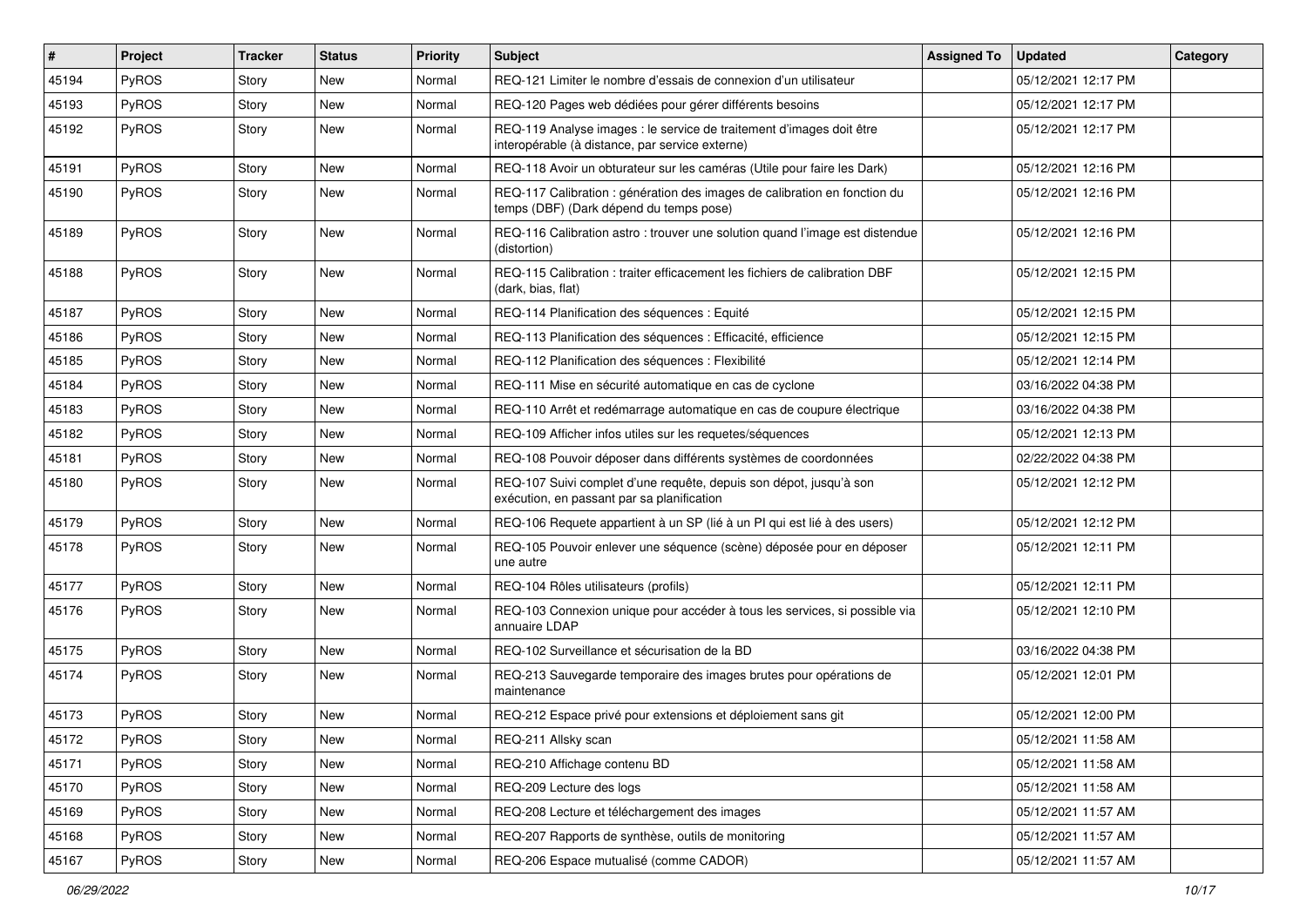| #     | Project      | <b>Tracker</b> | <b>Status</b> | Priority | <b>Subject</b>                                                            | <b>Assigned To</b> | <b>Updated</b>      | Category |
|-------|--------------|----------------|---------------|----------|---------------------------------------------------------------------------|--------------------|---------------------|----------|
| 45166 | PyROS        | Story          | New           | Normal   | REQ-205 Bandeau en haut de pages pour messages d'info ou<br>avertissement |                    | 05/12/2021 11:56 AM |          |
| 45165 | PyROS        | Story          | New           | Normal   | REQ-204 Architecture site, différents espaces selon les roles             |                    | 05/12/2021 11:56 AM |          |
| 45164 | PyROS        | Story          | New           | Normal   | REQ-203 GUI multilingue (choix de la langue)                              |                    | 05/12/2021 11:55 AM |          |
| 45163 | PyROS        | Story          | New           | Normal   | REQ-013 PYROS-10 ordonnancement temps réel                                |                    | 07/01/2021 08:30 AM |          |
| 45162 | PyROS        | Story          | New           | Normal   | REQ-014 PYROS-10 priorité et quotas utilisateurs                          |                    | 07/01/2021 08:29 AM |          |
| 45161 | PyROS        | Story          | New           | Normal   | REQ-011 PYROS-10 ordonnanceur sur chaque télescope                        |                    | 07/01/2021 08:29 AM |          |
| 45160 | PyROS        | Story          | New           | Normal   | REQ-012 PYROS-10 limiter les temps morts entre requêtes                   |                    | 05/12/2021 10:47 AM |          |
| 45159 | PyROS        | Story          | New           | Normal   | REQ-003 Interface avec les données CNRS de manière authentifiée           |                    | 05/12/2021 10:46 AM |          |
| 45158 | PyROS        | Story          | New           | Normal   | REQ-006 Notification de changement d'état d'une requête                   |                    | 05/12/2021 10:45 AM |          |
| 45157 | <b>PyROS</b> | Story          | New           | Normal   | REQ-002 Déclenchement des jobs sur déclenchement au lieu de scrutation    |                    | 05/12/2021 11:46 AM |          |
| 45156 | PyROS        | Story          | New           | Normal   | REQ-004 POC GTRS et websocket                                             |                    | 05/12/2021 11:45 AM |          |
| 45155 | PyROS        | Story          | New           | Normal   | REQ-001 planification de tâches récurrentes                               |                    | 05/12/2021 10:44 AM |          |
| 45154 | PyROS        | Story          | New           | Normal   | REQ-070 SSI_010 Spécifications techniques SSI                             |                    | 03/16/2022 04:42 PM |          |
| 45153 | PyROS        | Story          | New           | Normal   | REQ-051 Sécurité des systèmes informatique (SSI)                          |                    | 03/16/2022 04:44 PM |          |
| 45152 | PyROS        | Story          | New           | Normal   | REQ-068 ACCEPT_010 Plan de validation et d'essai                          |                    | 05/12/2021 10:42 AM |          |
| 45151 | PyROS        | Story          | New           | Normal   | REQ-069 Plan de validation et d'essai                                     |                    | 05/12/2021 10:42 AM |          |
| 45150 | PyROS        | Story          | New           | Normal   | REQ-066 QUALIF_030 Exigence                                               |                    | 05/12/2021 10:41 AM |          |
| 45149 | PyROS        | Story          | New           | Normal   | REQ-067 Qualification des exigences                                       |                    | 05/12/2021 10:41 AM |          |
| 45148 | PyROS        | Story          | New           | Normal   | REQ-063 Qualification opérationnelle                                      |                    | 05/12/2021 10:40 AM |          |
| 45147 | PyROS        | Story          | New           | Normal   | REQ-059 Qualification technique                                           |                    | 05/12/2021 10:40 AM |          |
| 45146 | PyROS        | Story          | New           | Normal   | REQ-064 Déploiement                                                       |                    | 05/12/2021 10:39 AM |          |
| 45145 | PyROS        | Story          | New           | Normal   | REQ-062 QUALIF_020 Qualification opérationnelle                           |                    | 05/12/2021 10:39 AM |          |
| 45144 | PyROS        | Story          | New           | Normal   | REQ-060 JUSTIF_010 Justification de la définition                         |                    | 05/12/2021 10:38 AM |          |
| 45143 | PyROS        | Story          | New           | Normal   | REQ-061 Justification de la définition                                    |                    | 05/12/2021 10:37 AM |          |
| 45142 | PyROS        | Story          | New           | Normal   | REQ-058 QUALIF_010 Qualification technique                                |                    | 05/12/2021 10:37 AM |          |
| 45141 | PyROS        | Story          | New           | Normal   | REQ-056 INTERFACE 010 Interfaçage avec PyROS                              |                    | 05/12/2021 10:36 AM |          |
| 45140 | PyROS        | Story          | New           | Normal   | REQ-057 Interfaçage avec TAROT NC                                         |                    | 05/12/2021 10:36 AM |          |
| 45139 | PyROS        | Story          | New           | Normal   | REQ-054 Documentation et Formation                                        |                    | 05/12/2021 10:35 AM |          |
| 45138 | PyROS        | Story          | New           | Normal   | REQ-055 ERGO_040 Documentation                                            |                    | 05/12/2021 10:35 AM |          |
| 45137 | PyROS        | Story          | New           | Normal   | REQ-053 ERGO_030 Formation                                                |                    | 05/12/2021 10:35 AM |          |
| 45136 | PyROS        | Story          | New           | Normal   | REQ-052 ERGO_020 Operabilité                                              |                    | 05/12/2021 10:34 AM |          |
| 45135 | PyROS        | Story          | New           | Normal   | REQ-050 SURETE_260 Système informatique (SSI)                             |                    | 03/16/2022 04:42 PM |          |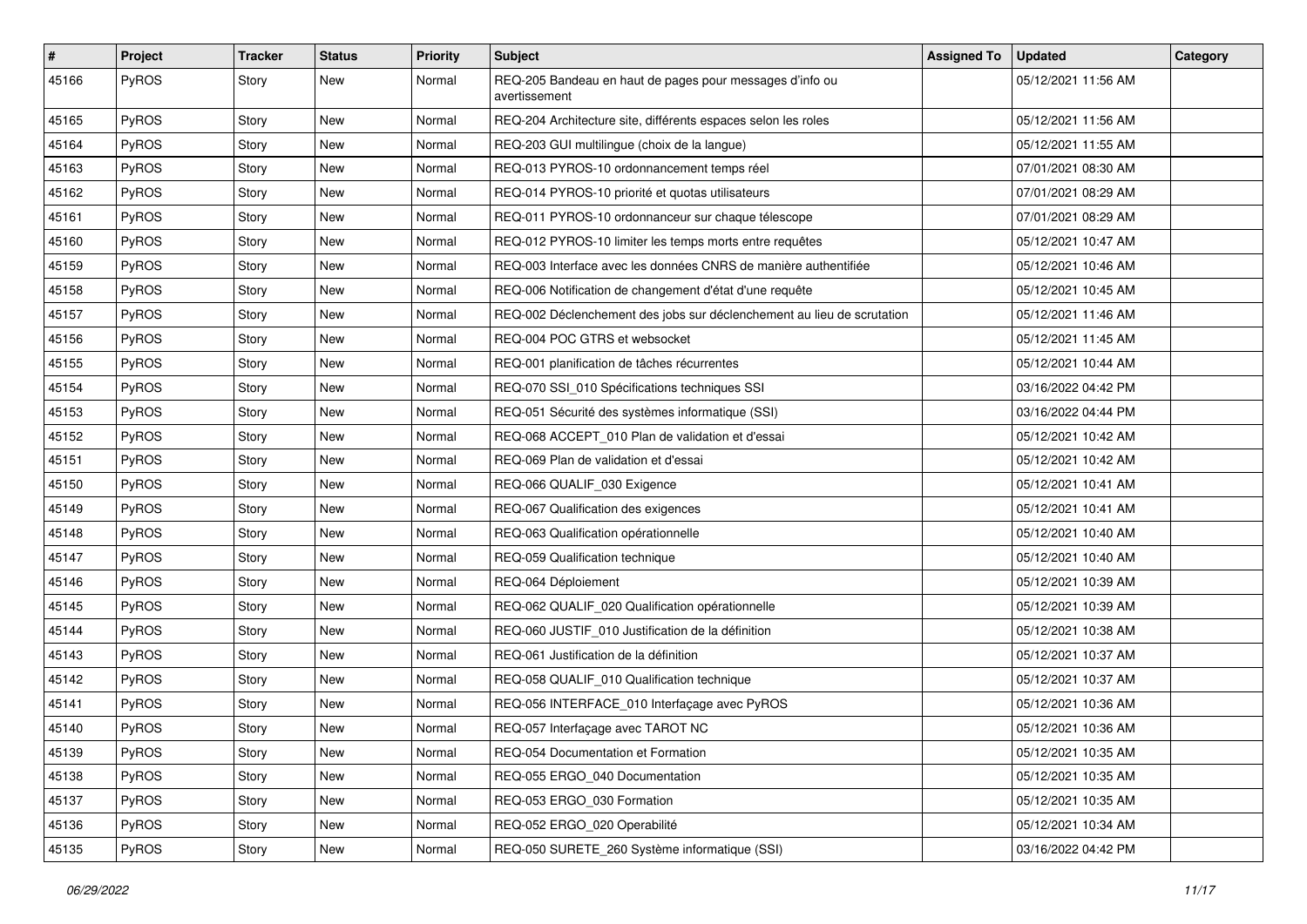| #     | Project | <b>Tracker</b> | <b>Status</b> | Priority | <b>Subject</b>                                                                          | <b>Assigned To</b> | Updated             | Category |
|-------|---------|----------------|---------------|----------|-----------------------------------------------------------------------------------------|--------------------|---------------------|----------|
| 45134 | PyROS   | Story          | New           | Normal   | REQ-043 SURETE_180 Sécurité des personnes : lumière                                     |                    | 05/12/2021 10:33 AM |          |
| 45133 | PyROS   | Story          | New           | Normal   | REQ-042 SURETE_170 Sécurité des personnes : système d'arrêt<br>automatique              |                    | 05/12/2021 10:33 AM |          |
| 45132 | PyROS   | Story          | New           | Normal   | REQ-031 SURETE_040 Automatisation du bâtiment                                           |                    | 05/12/2021 10:32 AM |          |
| 45131 | PyROS   | Story          | New           | Normal   | REQ-049 SURETE_250 Transfert des données                                                |                    | 03/16/2022 04:16 PM |          |
| 45130 | PyROS   | Story          | New           | Normal   | REQ-047 SURETE_240 Sauvegarde des données brutes                                        |                    | 03/16/2022 04:42 PM |          |
| 45129 | PyROS   | Story          | New           | Normal   | REQ-046 SURETE_210 Arrêt du système en cas de condition<br>météorologiques défavorables |                    | 03/16/2022 04:42 PM |          |
| 45128 | PyROS   | Story          | New           | Normal   | REQ-045 SECURITE_200 Système d'alerte                                                   |                    | 03/16/2022 04:42 PM |          |
| 45127 | PyROS   | Story          | New           | Normal   | REQ-044 SURETE_190 Sécurité des personnes : système d'arrêt d'urgence                   |                    | 05/12/2021 10:30 AM |          |
| 45126 | PyROS   | Story          | New           | Normal   | REQ-048 sauvegarde des données brutes                                                   |                    | 03/16/2022 04:43 PM |          |
| 45125 | PyROS   | Story          | New           | Normal   | REQ-041 information sur les composants (ajout)                                          |                    | 05/12/2021 10:29 AM |          |
| 45124 | PyROS   | Story          | New           | Normal   | REQ-038 focalisation, alignement,                                                       |                    | 05/12/2021 10:29 AM |          |
| 45123 | PyROS   | Story          | New           | Normal   | REQ-036 logiciel pour la maintenance à distance                                         |                    | 05/12/2021 10:28 AM |          |
| 45122 | PyROS   | Story          | New           | Normal   | REQ-032 automatisation du bâtiment et du télescope                                      |                    | 05/12/2021 10:27 AM |          |
| 45121 | PyROS   | Story          | New           | Normal   | REQ-009 requêtes de calibration                                                         |                    | 05/12/2021 10:54 AM |          |
| 45120 | PyROS   | Story          | New           | Normal   | REQ-017 Information sur les requêtes soumises par l'utilisateur                         |                    | 05/12/2021 10:55 AM |          |
| 45119 | PyROS   | Story          | New           | Normal   | REQ-008 requêtes SST flexibles                                                          |                    | 05/12/2021 10:54 AM |          |
| 45118 | PyROS   | Story          | New           | Normal   | REQ-016 informations sur les composants de l'observatoire                               |                    | 05/12/2021 10:55 AM |          |
| 45117 | PyROS   | Story          | New           | Normal   | REQ-019 Mise à disposition des images et mesures                                        |                    | 05/12/2021 10:55 AM |          |
| 45116 | PyROS   | Story          | New           | Normal   | REQ-039 SURETE_160 Sauvegarde des pannes                                                |                    | 05/12/2021 10:56 AM |          |
| 45115 | PyROS   | Story          | New           | Normal   | REQ-035 SURETE_130 Maintenance à distance                                               |                    | 05/12/2021 10:56 AM |          |
| 45114 | PyROS   | Story          | New           | Normal   | REQ-021 FONC_020 Saut en déclinaison entre chaque image                                 |                    | 05/12/2021 10:15 AM |          |
| 45113 | PyROS   | Story          | New           | Normal   | REQ-024 FONC 080 Directions et trajectoires accessibles                                 |                    | 05/12/2021 10:11 AM |          |
| 45112 | PyROS   | Story          | New           | Normal   | REQ-023 FONC_030 Délai de reprogrammation                                               |                    | 05/12/2021 10:00 AM |          |
| 45103 | PyROS   | Story          | New           | Normal   | REQ-033 SURETE 050 Prise en compte de la météo                                          |                    | 03/16/2022 04:42 PM |          |
| 45102 | PyROS   | Story          | New           | Normal   | REQ-029 Métadonnées des images                                                          |                    | 05/11/2021 04:44 PM |          |
| 45101 | PyROS   | Story          | New           | Normal   | REQ-034 SURETE_080 Coupure électrique                                                   |                    | 03/16/2022 04:42 PM |          |
| 45100 | PyROS   | Story          | New           | Normal   | REQ-026 Plage d'angles horaires et ligne d'horizon                                      |                    | 05/11/2021 04:38 PM |          |
| 45099 | PyROS   | Story          | New           | Normal   | REQ-037 SURETE 140 Vérification du fonctionnement du télescope :<br>calibration         |                    | 05/11/2021 04:35 PM |          |
| 45098 | PyROS   | Story          | New           | Normal   | REQ-030 SURETE 30 Répartition des nuits                                                 |                    | 05/11/2021 04:27 PM |          |
| 45097 | PyROS   | Story          | New           | Normal   | REQ-028 FONC_180 Métadonnées pour les poursuites LEO (optionnelle)                      |                    | 05/11/2021 04:45 PM |          |
| 45096 | PyROS   | Story          | New           | Normal   | REQ-027 FONC_170 Métadonnées                                                            |                    | 05/11/2021 04:44 PM |          |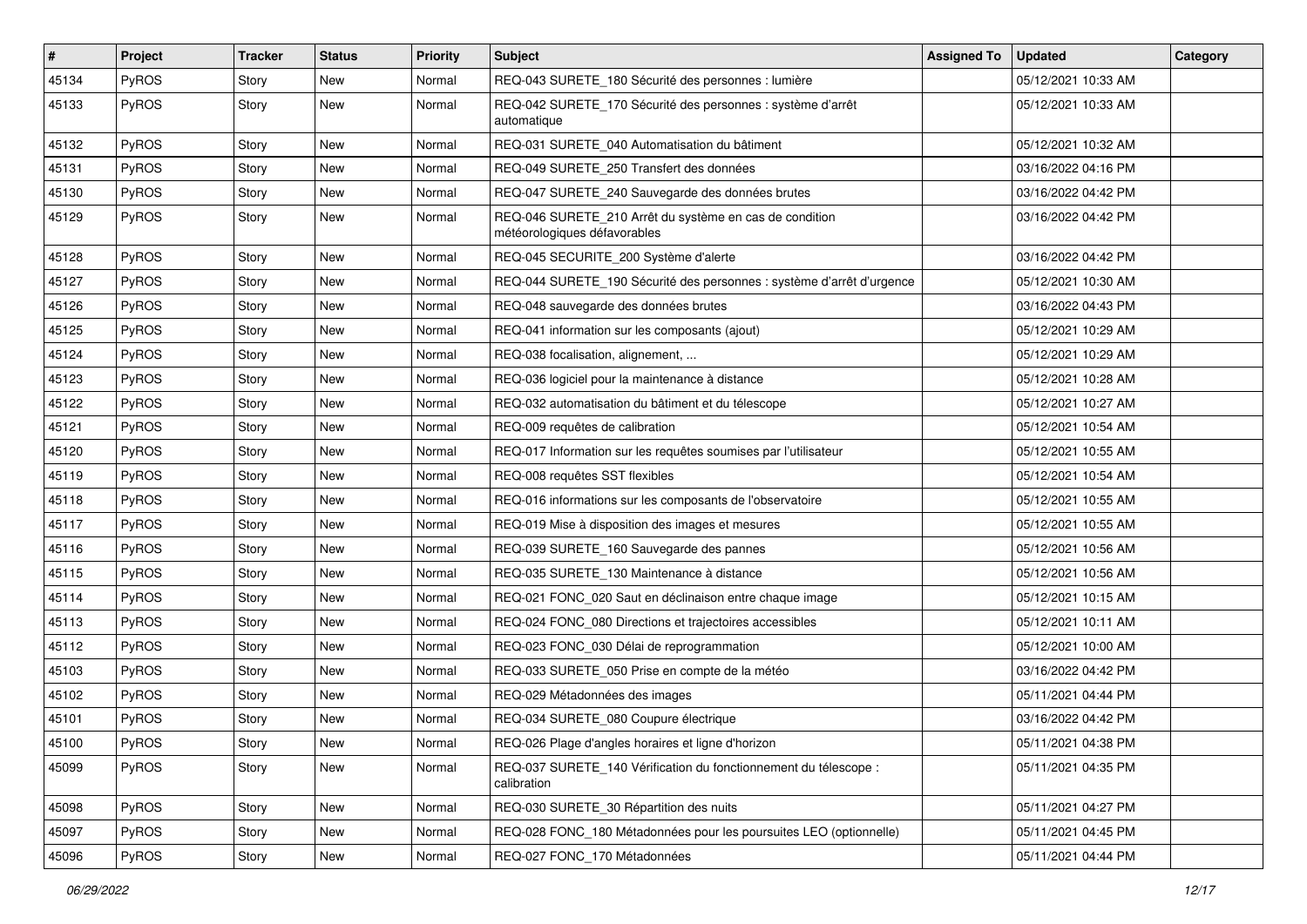| #     | Project      | <b>Tracker</b> | <b>Status</b> | <b>Priority</b> | <b>Subject</b>                                                                                                       | <b>Assigned To</b> | <b>Updated</b>      | Category |
|-------|--------------|----------------|---------------|-----------------|----------------------------------------------------------------------------------------------------------------------|--------------------|---------------------|----------|
| 45095 | PyROS        | Story          | <b>New</b>    | Normal          | REQ-018 Cloisonnement des données                                                                                    |                    | 05/11/2021 04:17 PM |          |
| 45051 | PyROS        | Task           | New           | Normal          | Implémenter le protocole Indi avec une classe DeviceControllerIndi                                                   |                    | 05/06/2021 05:05 PM |          |
| 45049 | PyROS        | Task           | <b>New</b>    | Normal          | <b>CAMERA FLI</b>                                                                                                    |                    | 07/16/2021 09:34 AM |          |
| 45048 | PyROS        | Task           | New           | Normal          | HARDWARE DEVICES definition, test, config, management                                                                |                    | 10/08/2021 05:51 PM |          |
| 45046 | PyROS        | Task           | <b>New</b>    | Normal          | Manual mode                                                                                                          |                    | 12/14/2021 12:34 PM |          |
| 45035 | PyROS        | Task           | New           | Normal          | Resilience (failure tolerance)                                                                                       |                    | 05/06/2021 12:58 PM |          |
| 45034 | PyROS        | Task           | <b>New</b>    | Normal          | Resilience (failure tolerance)                                                                                       |                    | 05/06/2021 12:58 PM |          |
| 44999 | PyROS        | Task           | <b>New</b>    | Normal          | Execution                                                                                                            |                    | 12/14/2021 12:35 PM |          |
| 44998 | PyROS        | Task           | New           | Normal          | Monitoring: Check & log continuously instrument (or telescope) status                                                |                    | 12/14/2021 12:33 PM |          |
| 44997 | PyROS        | Task           | <b>New</b>    | Normal          | Start & Stop                                                                                                         |                    | 12/14/2021 12:33 PM |          |
| 44995 | <b>PyROS</b> | Task           | New           | Normal          | (F09) TESTS to validate this feature                                                                                 |                    | 10/08/2021 05:45 PM |          |
| 44994 | PyROS        | Task           | <b>New</b>    | Normal          | (F09) AUTHORIZATIONS for this feature (who can do what) : doc & implem.                                              |                    | 12/14/2021 12:15 PM |          |
| 44993 | PyROS        | Task           | New           | Normal          | (F09) ENTITIES definition & implementation                                                                           |                    | 12/14/2021 12:33 PM |          |
| 44992 | PyROS        | Task           | <b>New</b>    | Normal          | Switch modes between Automatic and Manual mode                                                                       |                    | 05/04/2021 12:31 PM |          |
| 44991 | PyROS        | Task           | New           | Normal          | Execution                                                                                                            |                    | 05/04/2021 12:30 PM |          |
| 44990 | PyROS        | Task           | <b>New</b>    | Normal          | Monitoring: Check & log continuously Telescope and instruments status,<br>and make a general synthesis               |                    | 05/04/2021 12:30 PM |          |
| 44989 | PyROS        | Task           | <b>New</b>    | Normal          | Start & Stop                                                                                                         |                    | 05/04/2021 12:29 PM |          |
| 44988 | PyROS        | Task           | New           | Normal          | TESTS to validate this feature                                                                                       |                    | 05/04/2021 12:26 PM |          |
| 44987 | PyROS        | Task           | New           | Normal          | (F08) AUTHORIZATIONS for this feature (who can do what) : documentation<br>& implementation                          |                    | 06/08/2021 08:20 AM |          |
| 44986 | PyROS        | Task           | <b>New</b>    | Normal          | ENTITIES (& properties) to be defined                                                                                |                    | 05/04/2021 12:25 PM |          |
| 44973 | PyROS        | Task           | New           | Normal          | (F07) Scheduling Sequences according to priorities, quotas, observing<br>conditions, Seq parameters, Seq constraints |                    | 05/06/2021 02:59 PM |          |
| 44972 | PyROS        | Task           | New           | Normal          | Planning triggers - each time the context is changed                                                                 |                    | 05/03/2021 12:06 PM |          |
| 44971 | PyROS        | Task           | <b>New</b>    | Normal          | Get the list of sequences to be planned                                                                              |                    | 05/03/2021 11:43 AM |          |
| 44970 | PyROS        | Task           | New           | Normal          | TESTS to validate this feature                                                                                       |                    | 05/03/2021 11:41 AM |          |
| 44969 | PyROS        | Task           | New           | Normal          | (F07) AUTHORIZATIONS for this feature (who can do what) : documentation<br>& implementation                          |                    | 06/08/2021 08:21 AM |          |
| 44968 | PyROS        | Task           | New           | Normal          | ENTITIES (& properties) to be defined                                                                                |                    | 05/03/2021 11:38 AM |          |
| 44945 | PyROS        | Task           | New           | Normal          | (READ 1) Sequence detailed view                                                                                      |                    | 02/03/2022 09:45 AM |          |
| 44932 | PyROS        | Task           | New           | Normal          | CREATE a Sequence (must be attached to a valid SP)                                                                   |                    | 02/23/2022 12:02 PM |          |
| 44924 | PyROS        | Task           | New           | Normal          | (F04) ENTITIES - definition & implementation                                                                         |                    | 12/15/2021 07:36 AM |          |
| 44923 | PyROS        | Task           | New           | Normal          | (F04) TESTS to validate this feature                                                                                 |                    | 12/15/2021 07:36 AM |          |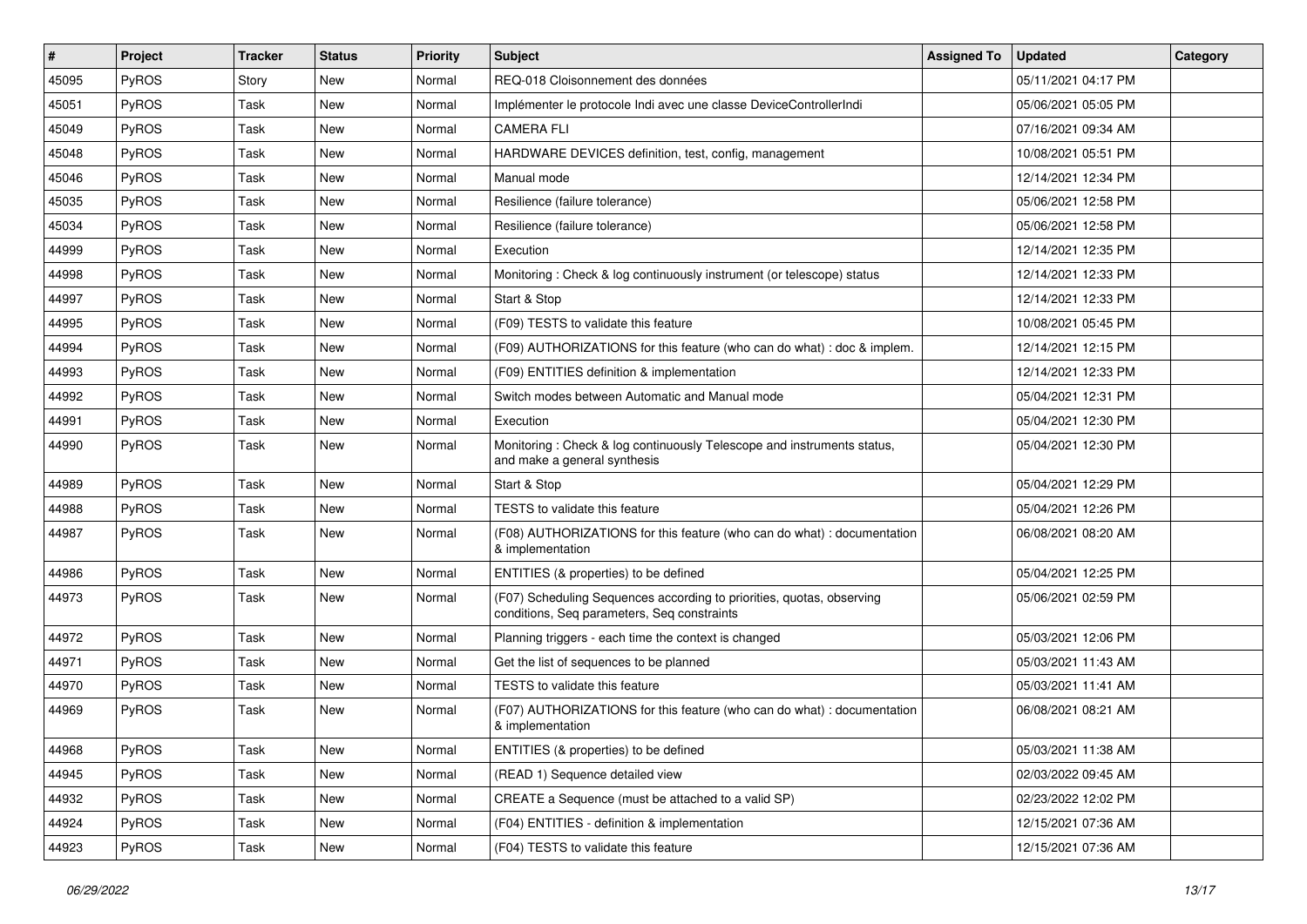| #     | Project      | <b>Tracker</b> | <b>Status</b> | Priority | <b>Subject</b>                                                                                                                          | <b>Assigned To</b> | <b>Updated</b>      | Category |
|-------|--------------|----------------|---------------|----------|-----------------------------------------------------------------------------------------------------------------------------------------|--------------------|---------------------|----------|
| 44922 | PyROS        | Task           | New           | Normal   | (F04) AUTHORIZATIONS for this feature (who can do what) : documentation<br>& implementation                                             |                    | 12/15/2021 07:37 AM |          |
| 44921 | PyROS        | Task           | New           | Normal   | Démarrage de la production des fichiers de calibration (fin de nuit)                                                                    |                    | 04/30/2021 12:43 PM |          |
| 44920 | PyROS        | Task           | New           | Normal   | Démarrage ou fin des observations (début/fin de nuit)                                                                                   |                    | 06/29/2022 07:38 AM |          |
| 44919 | PyROS        | Task           | <b>New</b>    | Normal   | Sauvegarder (logger) les différents changements d'état                                                                                  |                    | 06/28/2022 09:58 PM |          |
| 44918 | PyROS        | Task           | New           | Normal   | Optimiser : Agir sur le système en fonction des conditions d'observation pour<br>n'observer que quand la qualité du ciel est suffisante |                    | 06/28/2022 09:58 PM |          |
| 44917 | PyROS        | Task           | New           | Normal   | Sécuriser : Agir sur le système en fonction de l'environnement<br>(externe/interne) pour la sécurité de l'Observatoire et des personnes |                    | 06/29/2022 07:39 AM |          |
| 44916 | PyROS        | Task           | New           | Normal   | Rythmer : Agir sur le système pour lui donner un rythme en fonction du<br>temps (nuit/jour)                                             |                    | 06/29/2022 07:38 AM |          |
| 44915 | PyROS        | Task           | New           | Normal   | Changer le mode du système : passer en mode manuel (maintenance) ou<br>automatique                                                      |                    | 06/28/2022 09:57 PM |          |
| 44914 | PyROS        | Task           | <b>New</b>    | Normal   | (re-)Démarrer, mettre en Pause, ou Stopper tout ou partie du système                                                                    |                    | 06/28/2022 09:56 PM |          |
| 44907 | PyROS        | Task           | New           | Normal   | Show Weather & Observatory monitored data (in a convenient way)                                                                         |                    | 05/05/2022 09:53 AM |          |
| 44906 | PyROS        | Task           | <b>New</b>    | Normal   | Compute and save Observing conditions                                                                                                   |                    | 12/15/2021 07:35 AM |          |
| 44904 | PyROS        | Task           | New           | Normal   | Compute, save, and provide higher level (useful) parameters and synthesis<br>from multiple detectors                                    |                    | 12/15/2021 07:34 AM |          |
| 44903 | PyROS        | Task           | New           | Normal   | Save raw data                                                                                                                           |                    | 12/15/2021 07:34 AM |          |
| 44902 | PyROS        | Task           | New           | Normal   | Fix raw data                                                                                                                            |                    | 12/15/2021 07:33 AM |          |
| 44901 | PyROS        | Task           | New           | Normal   | Get PLC mode changes (off/manu/auto) and alarms (intrusion, e_stop), and<br>save them                                                   |                    | 12/15/2021 07:33 AM |          |
| 44900 | PyROS        | Task           | New           | Normal   | Read (from PLC and sensors) INSIDE environmental data (doors, lights)<br>for human safety                                               |                    | 12/15/2021 07:33 AM |          |
| 44899 | PyROS        | Task           | New           | Normal   | Read (from PLC and sensors) OUTSIDE environmental data (weather) for<br>instruments security                                            |                    | 12/14/2021 04:54 PM |          |
| 44898 | PyROS        | Task           | <b>New</b>    | Normal   | (F03) ENTITIES (& properties) to be defined                                                                                             |                    | 12/15/2021 07:32 AM |          |
| 44897 | PyROS        | Task           | New           | Normal   | On peut voir la fiche détaillée d'un SP                                                                                                 |                    | 06/16/2021 11:29 AM |          |
| 44896 | PyROS        | Task           | New           | Normal   | On peut consulter la liste des SP                                                                                                       |                    | 06/18/2021 03:17 PM |          |
| 44894 | <b>PyROS</b> | Task           | New           | Normal   | Un Observer peut créer un nouveau Proposal (SP) pour une Période<br>spécifique future                                                   |                    | 06/16/2021 11:28 AM |          |
| 44892 | PyROS        | Task           | New           | Normal   | SPs view (list & 1)                                                                                                                     |                    | 03/29/2022 09:17 AM |          |
| 44891 | PyROS        | Task           | New           | Normal   | Create/Update                                                                                                                           |                    | 09/14/2021 11:48 AM |          |
| 44890 | PyROS        | Task           | New           | Normal   | SP CRUD                                                                                                                                 |                    | 03/29/2022 09:17 AM |          |
| 44886 | PyROS        | Task           | New           | Normal   | (F01) ENTITIES - definition & implementation                                                                                            |                    | 10/12/2021 07:50 AM |          |
| 44884 | PyROS        | Task           | In progress   | Normal   | Time Period (Period)                                                                                                                    |                    | 10/11/2021 10:36 AM |          |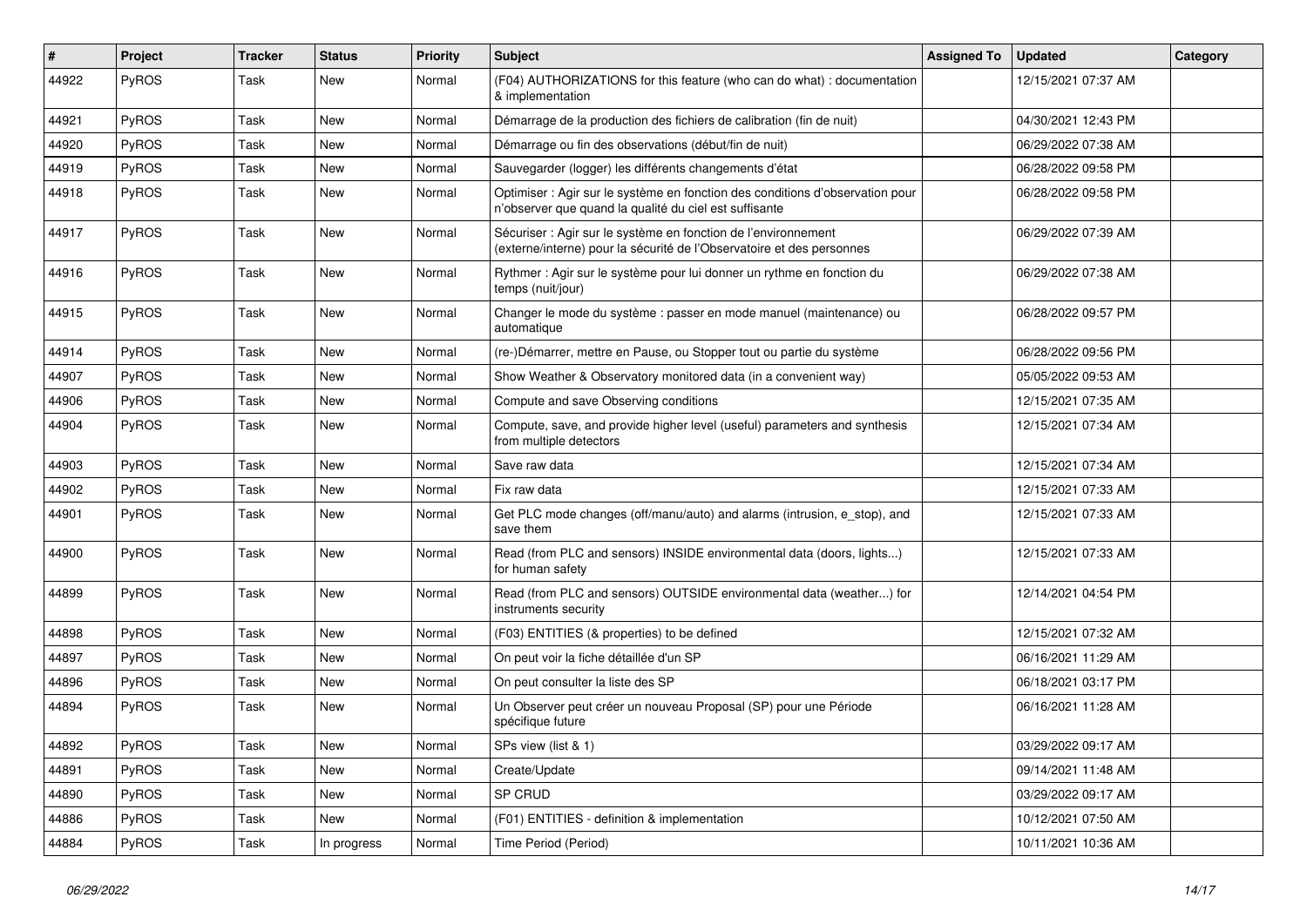| #     | Project      | Tracker | <b>Status</b> | Priority | <b>Subject</b>                                                                                                                   | <b>Assigned To</b> | <b>Updated</b>      | Category |
|-------|--------------|---------|---------------|----------|----------------------------------------------------------------------------------------------------------------------------------|--------------------|---------------------|----------|
| 44880 | PyROS        | Task    | New           | Normal   | (F03) TESTS to validate this feature                                                                                             |                    | 12/15/2021 07:32 AM |          |
| 44879 | PyROS        | Task    | New           | Normal   | (F03) AUTHORIZATIONS for this feature (who can do what) : documentation<br>& implementation                                      |                    | 12/15/2021 07:32 AM |          |
| 44878 | PyROS        | Task    | New           | Normal   | (F02) TESTS to validate this feature                                                                                             |                    | 11/03/2021 09:16 AM |          |
| 44843 | PyROS        | Task    | New           | Normal   | ROLES : Un utilisateur peut avoir plusieurs roles                                                                                |                    | 06/18/2021 03:15 PM |          |
| 44842 | PyROS        | Task    | New           | Normal   | <b>USER</b>                                                                                                                      |                    | 10/12/2021 07:50 AM |          |
| 44835 | PyROS        | Task    | New           | Normal   | (F01) CRUD (utilisateur)                                                                                                         |                    | 03/29/2022 09:14 AM |          |
| 44832 | <b>PyROS</b> | Task    | In progress   | Normal   | Un utilisateur non connecté ne doit voir que les pages publiques                                                                 |                    | 10/08/2021 06:03 PM |          |
| 44817 | PyROS        | Story   | New           | Normal   | REQ-202 Deux types de connexion utilisateurs (LDAP ou sans)                                                                      |                    | 05/11/2021 03:43 PM |          |
| 44816 | PyROS        | Story   | New           | Normal   | REQ-201 Définir une esthétique Tarot                                                                                             |                    | 05/12/2021 11:53 AM |          |
| 44815 | PyROS        | Story   | New           | Normal   | REQ-015 Ajustement dynamique des quotas utilisateurs                                                                             |                    | 05/11/2021 04:11 PM |          |
| 44814 | PyROS        | Story   | New           | Normal   | REQ-101 Logs                                                                                                                     |                    | 03/16/2022 04:38 PM |          |
| 44813 | PyROS        | Story   | New           | Normal   | REQ-123 Architecture extensible et Extensions privatisables                                                                      |                    | 05/12/2021 12:21 PM |          |
| 44812 | PyROS        | Story   | New           | Normal   | *** REQ-200 FOR TAROT NETWORK INTEGRATION                                                                                        |                    | 06/14/2021 01:13 PM |          |
| 44811 | PyROS        | Story   | New           | Normal   | *** REQ-100 FROM CCTP TAROT-NC & MEETINGS                                                                                        |                    | 03/16/2022 04:38 PM |          |
| 44721 | <b>PyROS</b> | Feature | New           | Normal   | *** GF4 - QUAL - Quality & Tests - High level tests (integration & functional),<br>plan tests, validation des exigences (qualif) |                    | 03/16/2022 04:55 PM |          |
| 44719 | PyROS        | Story   | New           | Normal   | REQ-010 Ordonnancement des requêtes                                                                                              |                    | 07/01/2021 08:30 AM |          |
| 44718 | PyROS        | Story   | New           | Normal   | **** REQ-025 AJOUT TNC                                                                                                           |                    | 06/14/2021 01:19 PM |          |
| 44717 | PyROS        | Story   | New           | Normal   | **** REQ-022 TAROT NC                                                                                                            |                    | 06/14/2021 01:19 PM |          |
| 44716 | PyROS        | Story   | New           | Normal   | **** REQ-071 AJOUT OSMOSE                                                                                                        |                    | 06/14/2021 01:19 PM |          |
| 44715 | PyROS        | Story   | New           | Normal   | **** REQ-065 AJOUT UPGRADE                                                                                                       |                    | 06/14/2021 01:19 PM |          |
| 44713 | PyROS        | Story   | New           | Normal   | **** REQ-020 CCTP                                                                                                                |                    | 07/01/2021 08:30 AM |          |
| 44661 | PyROS        | Feature | New           | Normal   | *** SF13 - IAF - Images Fetching (quicklook & download)                                                                          |                    | 03/15/2022 04:49 PM |          |
| 44659 | PyROS        | Feature | New           | Normal   | *** GF3 - INFRA - Hardware, Operating System, Network, Security & Safety                                                         |                    | 03/16/2022 04:51 PM |          |
| 44584 | PyROS        | Feature | New           | Normal   | *** SF10 - CAL - Calibration (Dark/Bias/Flat)                                                                                    |                    | 03/15/2022 04:48 PM |          |
| 44355 | PyROS        | Task    | New           | Normal   | Construire une nouvelle grammaire générique de commandes, basée sur<br>INDI (pyros doit parler INDI par défaut)                  |                    | 03/25/2021 05:37 PM |          |
| 44165 | PyROS        | Feature | New           | Normal   | *** SF16 - DSH - General monitoring : Dashboard (website)                                                                        |                    | 06/29/2022 07:24 AM |          |
| 44164 | PyROS        | Feature | New           | Normal   | *** SF12 - IAN - Images Analysis (Triton)                                                                                        |                    | 03/15/2022 04:48 PM |          |
| 44163 | PyROS        | Feature | New           | Normal   | *** SF09 - CMC - Command Control - Telescope & Instruments Control &<br>Monitoring (DeviceController, AgentDevice)               |                    | 03/16/2022 07:28 AM |          |
| 44160 | PyROS        | Feature | New           | Normal   | *** SF07 - PLN - Observation Sequences Planning & Scheduling                                                                     |                    | 03/15/2022 04:46 PM |          |
| 44159 | PyROS        | Feature | New           | Normal   | *** SF03 - ENV - Environment Monitoring (int/ext, observatory & weather)                                                         |                    | 05/05/2022 09:54 AM |          |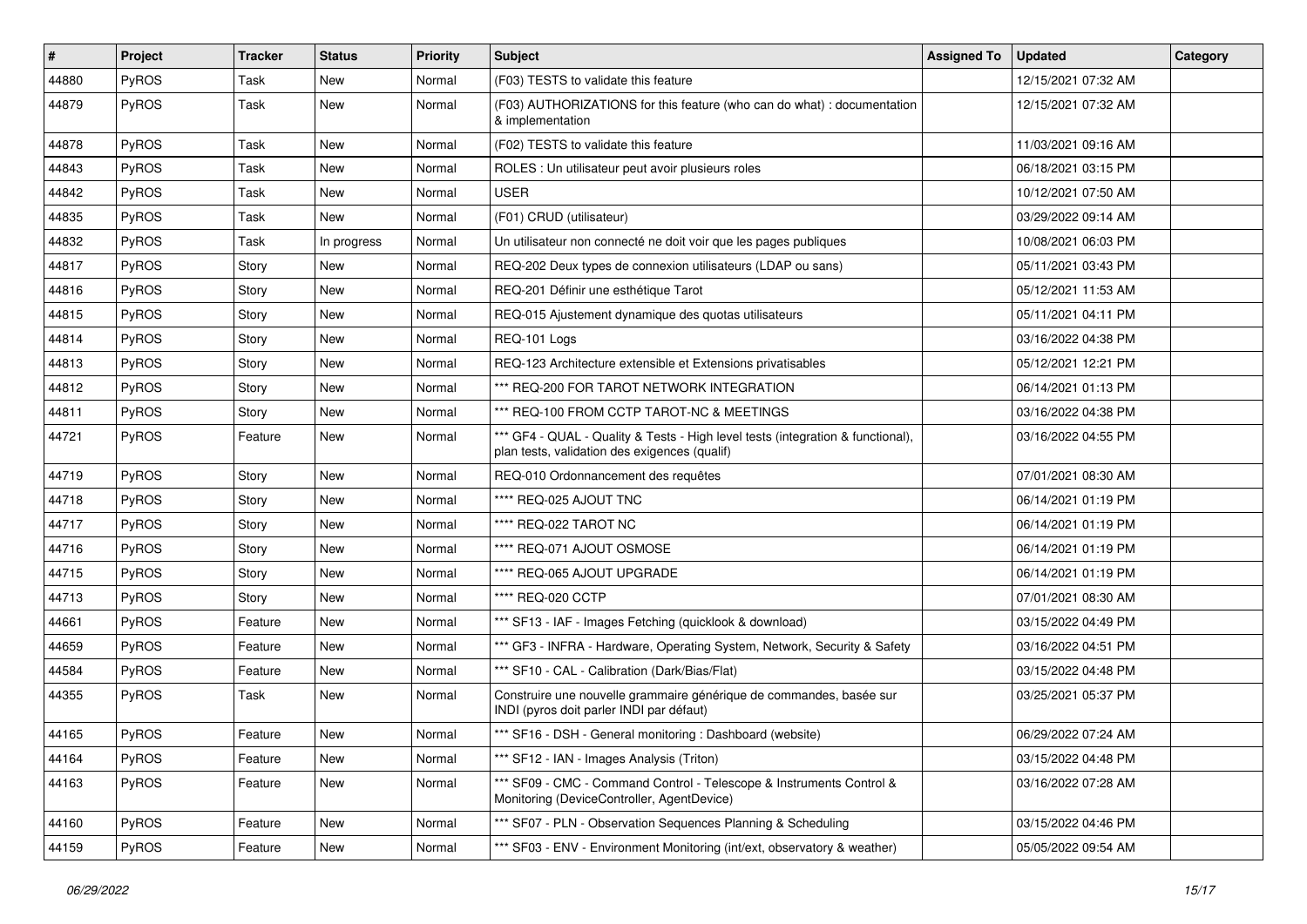| #     | Project          | <b>Tracker</b> | <b>Status</b> | <b>Priority</b> | <b>Subject</b>                                                    | <b>Assigned To</b> | <b>Updated</b>      | Category |
|-------|------------------|----------------|---------------|-----------------|-------------------------------------------------------------------|--------------------|---------------------|----------|
| 44158 | PyROS            | Feature        | New           | Normal          | *** SF06 - ALR - Alerts Management                                |                    | 03/15/2022 04:46 PM |          |
| 44154 | PyROS            | Feature        | In progress   | Normal          | *** SF02 - SCP - Scientific Programs Management                   |                    | 03/29/2022 09:17 AM |          |
| 44150 | PyROS            | Feature        | In progress   | Normal          | *** SF01 - USR - Users, Roles, and Authorizations Management      |                    | 03/29/2022 09:14 AM |          |
| 37461 | Lavoisier        | Feature        | New           | Normal          | add support for jdk 11                                            |                    | 04/25/2019 01:53 PM |          |
| 37409 | TReqS            | Feature        | New           | Normal          | Statistiques sur les queues dans les logs                         |                    | 04/11/2019 01:40 PM |          |
| 35994 | IN2P3-Forge      | Support        | New           | Normal          | Synchronisation demandée pour un serveur Mercurial                |                    | 01/11/2019 03:10 PM |          |
| 35692 | Lavoisier        | <b>Bug</b>     | New           | Normal          | namespace not removed for a given use-case                        |                    | 11/27/2018 05:35 PM |          |
| 34801 | Lavoisier        | Feature        | New           | Normal          | add support for attribute @if in element view/variable            |                    | 07/31/2018 12:57 PM |          |
| 16628 | CC-IN2P3         | Support        | New           | Normal          | Sèche cheveux dans le vestiaire                                   |                    | 01/12/2017 02:37 PM |          |
| 13262 | C <sub>3F2</sub> | Bug            | New           | Normal          | improve management of Lomon parameters to explain non convergence |                    | 05/02/2016 10:04 AM |          |
| 12975 | PEM              | Feature        | <b>New</b>    | Normal          | pem-sync co_pem                                                   |                    | 03/24/2016 04:54 PM |          |
| 12974 | <b>PEM</b>       | Feature        | New           | Normal          | pem-sync cp_pem                                                   |                    | 03/24/2016 04:52 PM |          |
| 12963 | <b>PEM</b>       | <b>Bug</b>     | New           | Normal          | add tool crash                                                    |                    | 03/24/2016 09:10 AM |          |
| 12962 | <b>PEM</b>       | <b>Bug</b>     | New           | Normal          | pem-sync list ???                                                 |                    | 03/24/2016 09:05 AM |          |
| 12961 | PEM              | Feature        | New           | Normal          | PEM version                                                       |                    | 03/24/2016 09:03 AM |          |
| 11522 | <b>CLASS</b>     | Task           | New           | Normal          | Separate the separation plant from the fabrication plant          |                    | 12/16/2015 10:22 AM |          |
| 11059 | <b>CLASS</b>     | <b>Bug</b>     | New           | Normal          | Bad packaging of 4.1.0.tar.gaz                                    |                    | 10/09/2015 06:31 AM |          |
| 10871 | <b>CLASS</b>     | Feature        | New           | Normal          | Nominal Power                                                     |                    | 09/10/2015 05:27 PM |          |
| 10786 | <b>CLASS</b>     | <b>Bug</b>     | New           | Normal          | CLASS Stopped by a "KILL" signal                                  |                    | 08/31/2015 07:00 PM |          |
| 10498 | TReqS            | Bug            | In progress   | Normal          | Mysql Deadlock                                                    |                    | 08/03/2015 08:44 AM |          |
| 10313 | <b>PEM</b>       | <b>Bug</b>     | New           | Normal          | Error message to change !                                         |                    | 07/07/2015 09:51 AM |          |
| 10274 | <b>PEM</b>       | <b>Bug</b>     | New           | Normal          | SYSTEM.ASSERTIONS.ASSERT_FAILURE                                  |                    | 07/01/2015 11:12 AM |          |
| 10273 | <b>PEM</b>       | Feature        | New           | Normal          | Easier configuration process                                      |                    | 07/01/2015 11:11 AM |          |
| 10065 | <b>CLASS</b>     | Support        | New           | Normal          | Multi-Threading in CLASS                                          |                    | 06/05/2015 11:30 AM |          |
| 10061 | TReqS            | Task           | In progress   | Normal          | Testing 'stability-fix' branch                                    |                    | 07/10/2015 04:31 PM |          |
| 9799  | Lavoisier        | Feature        | New           | Normal          | esxl function missing : add-duration                              |                    | 04/30/2015 11:00 AM |          |
| 9789  | <b>CLASS</b>     | Feature        | New           | Normal          | Multi Stream in EQM                                               |                    | 04/29/2015 12:12 PM |          |
| 9788  | <b>CLASS</b>     | Feature        | New           | Normal          | Multi Stream in FabricationPlant                                  |                    | 04/29/2015 12:10 PM |          |
| 9787  | CLASS            | Feature        | New           | Normal          | Multi Stream in FabricationPlant/EQM                              |                    | 04/29/2015 12:10 PM |          |
| 9704  | Lavoisier        | Feature        | New           | Normal          | add option --override to lavoisier-upgrade.sh                     |                    | 04/15/2015 10:07 AM |          |
| 9545  | TReqS            | Task           | In progress   | Normal          | Provide CI with jenkin                                            |                    | 03/27/2015 11:30 AM |          |
| 9534  | Pipelet          | Feature        | New           | Normal          | logging of stdout and stderr                                      |                    | 03/25/2015 02:31 PM |          |
| 9528  | <b>IGOSat</b>    | Task           | New           | Normal          | phases projet                                                     |                    | 03/24/2015 03:58 PM |          |